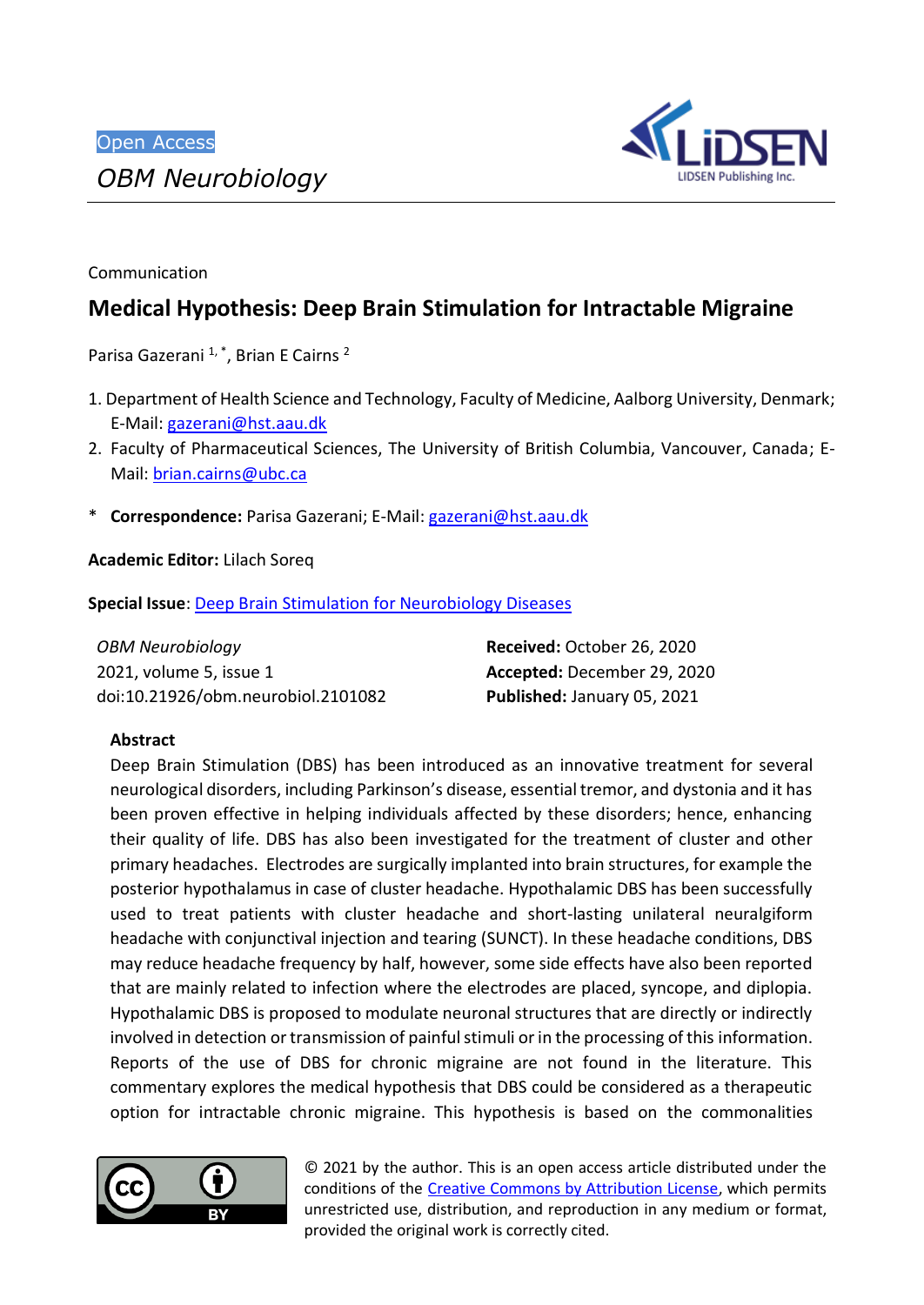between cluster headache and migraine in terms of some shared symptoms, and potential overlap of underlying mechanisms. However, due to the absence of clinical evidence supporting the use of DBS in CM, the fact that disease-specific optimization of DBS parameters must be considered carefully, and considering the optimal CNS structures to target are currently unknown, it is concluded that this interventional and invasive technique should be avoided for CM for the present time.

#### **Keywords**

Deep brain stimulation; migraine; cluster headache; hypothalamus; headache

#### **1. Medical Hypothesis**

Chronic migraine (CM) is a debilitating neurological disorder. Here, we put forward the hypothesis that deep brain stimulation (DBS) is a potential late option to treat severe intractable cases of CM and that the benefit is greater than the risks for those affected patients. This hypothesis has been formed based on 1) the observation that increased hypothalamic activity is associated with both cluster headache (CH) [1] and migraine [2] attacks; and 2) the demonstration that electrical stimulation of the hypothalamus (hypothalamic DBS) is effective for treating CH [3-5]. These observations support the idea that DBS might be beneficial for CM; however, the nature of this technique is invasive and side effects [6] may occur. Therefore, to test this hypothesis, appropriate CM patient selection must be taken into consideration. It is proposed that DBS be limited to use in the most complicated cases, where no other option is available, such as resistance to all other forms of CM therapy [4, 7].

## **2. Chronic Migraine**

The International Headache Society classification of headache disorders (ICHD-3) defines CM as "headache occurring on ≥15 days/month for more than 3 months with features of migraine on ≥8 days/month" [8]. Up to 5% of the general population are affected by CM [9]. CM is less common than episodic migraine (EM); however, headache-related disability is higher and consequently the quality of life of affected individuals is lower [10-12]. Annually, about 3% of patients with EM progress to CM [13]. Similar symptoms of migraine may accompany CM that include nausea, vomiting, photophobia, and phonophobia, but these are often less pronounced compared with EM [14]. Co-morbid conditions such as psychiatric and other somatic medical conditions are also higher in CM [15], leaving the affected individuals with a complex, difficult-to-treat condition. The burden of CM [16] is considerable and poses both individual and societal consequences [17, 18].

It is not yet clear how or for what reason EM progresses into CM in some individuals [19]; however, some potentially modifiable risk factors have been identified, which include the frequency of headache attacks, medication overuse, insufficient acute treatment, stress, and obesity [13, 20]. Identification of risk factors and application of appropriate treatments for acute migraine attacks can reduce headache frequency, severity, and disability; however, patients with CM are generally considered candidates for prophylactic therapy [21, 22]. Pharmacological options are limited, but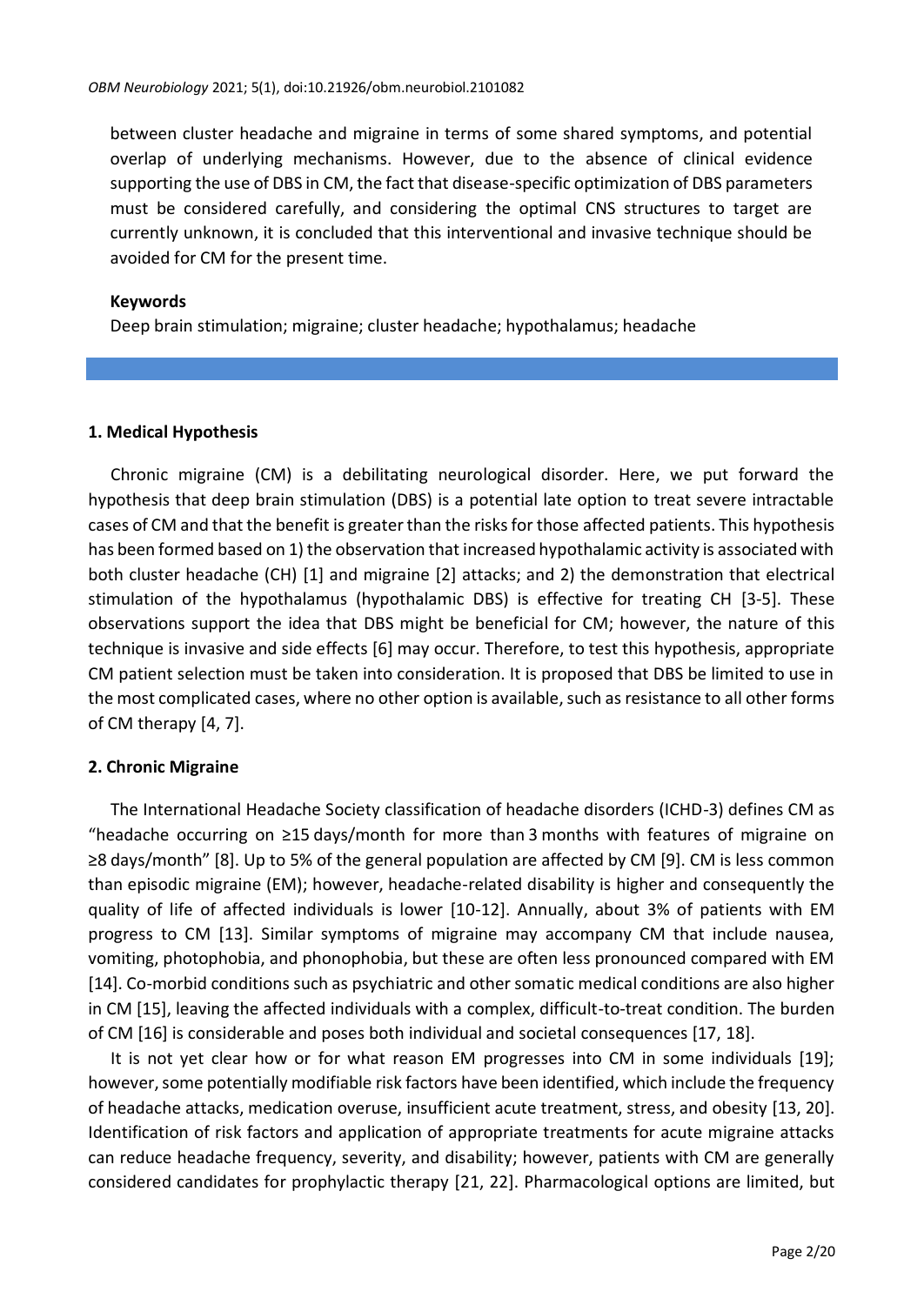high-quality evidence (level A) exists for the preventive therapy of CM with FDA approved agents such as propranolol, divalproex sodium, botulinum neurotoxin A, and topiramate [23, 24]. Nevertheless, a systematic review, including both observational studies and data from randomized clinical trials [25] has highlighted that poor patient adherence exists for migraine prophylaxis regimens that can be due to low tolerability or frequent dosing intervals. In addition, many prophylactic agents are only partially effective; providing 50% relief in approximately 50% of patients [26], while the side effects and cost of prolonged treatment often limit patient compliance. A recent meta-analysis [27] indicates that the newly introduced CGRP monoclonal antibodies (eptinezumab, erenumab, galcanezumab, and fremanezumab) are effective in CM, but long-term safety is still under investigation [28]. Alternative techniques such as behavioral and cognitive therapy [29], exercise, and stress management [23] have also been used with variable beneficial outcomes [30]. Those patients with CM who use available pharmacological treatments and still have inadequate pain relief or disabling side effects may turn to other therapeutic modalities, such as neuromodulation.

#### **3. Neuromodulation in Migraine**

A number of neuromodulatory strategies has been introduced for prevention of CM [31], which include non-invasive peripheral neurostimulation techniques such as occipital nerve stimulation, transcutaneous supraorbital stimulation, transcranial direct current stimulation, and repetitive magnetic stimulation [32]. These techniques need to be investigated further and are often among the later therapeutic choices for complex cases of CM resistant to other types of treatments [33]. It is beyond the scope of this manuscript to give a complete systematic review of all neurostimulation techniques investigated for migraine. We refer the readers to excellent reviews already available [7, 34-38].

The basis for neuromodulation in CM stems from evidence that demonstrates that migraine is a disorder of neuroplasticity and that migraine chronification results from a maladaptive process, which leads to the development of a hyper-excitability state in the brain. Several hypotheses exist to explain the pathogenesis of CM, such as functional brain changes in affected patients, including increased cortical excitability, central trigemino-thalamic sensitization, and dysfunctional descending pain modulation [39-41]. These alterations have been linked to comorbid conditions, including analgesic overuse, chronic stress, anxiety, or depression that can further influence painprocessing pathways in migraine [40]. Sensitization of trigeminal and thalamic neurons has been postulated to be a potential key mechanism in the progression from EM to CM [40, 42]. The reversal of such plastic changes in the brain has led researchers to become interested in applying brain stimulation as a potential therapeutic option for migraine [32]. These techniques induce changes of neural plasticity that persist beyond the period of stimulation, which is fundamental to the prophylactic treatment of migraine, as they may target the neurophysiological abnormalities that contribute to the transition from EM to CM [32]. CEFALY<sup>©</sup> is a commercially available device that stimulates the supraorbital branch of the trigeminal nerve with electrodes placed on the forehead. For the prevention of EM, a 20 min stimulation once a day with the CEFALY device was demonstrated to decrease headache days per month compared with the sham stimulation group (p = 0.054) [43]. In 2019, Chou et al. [44] showed that treatment with CEFALY© could abort pain during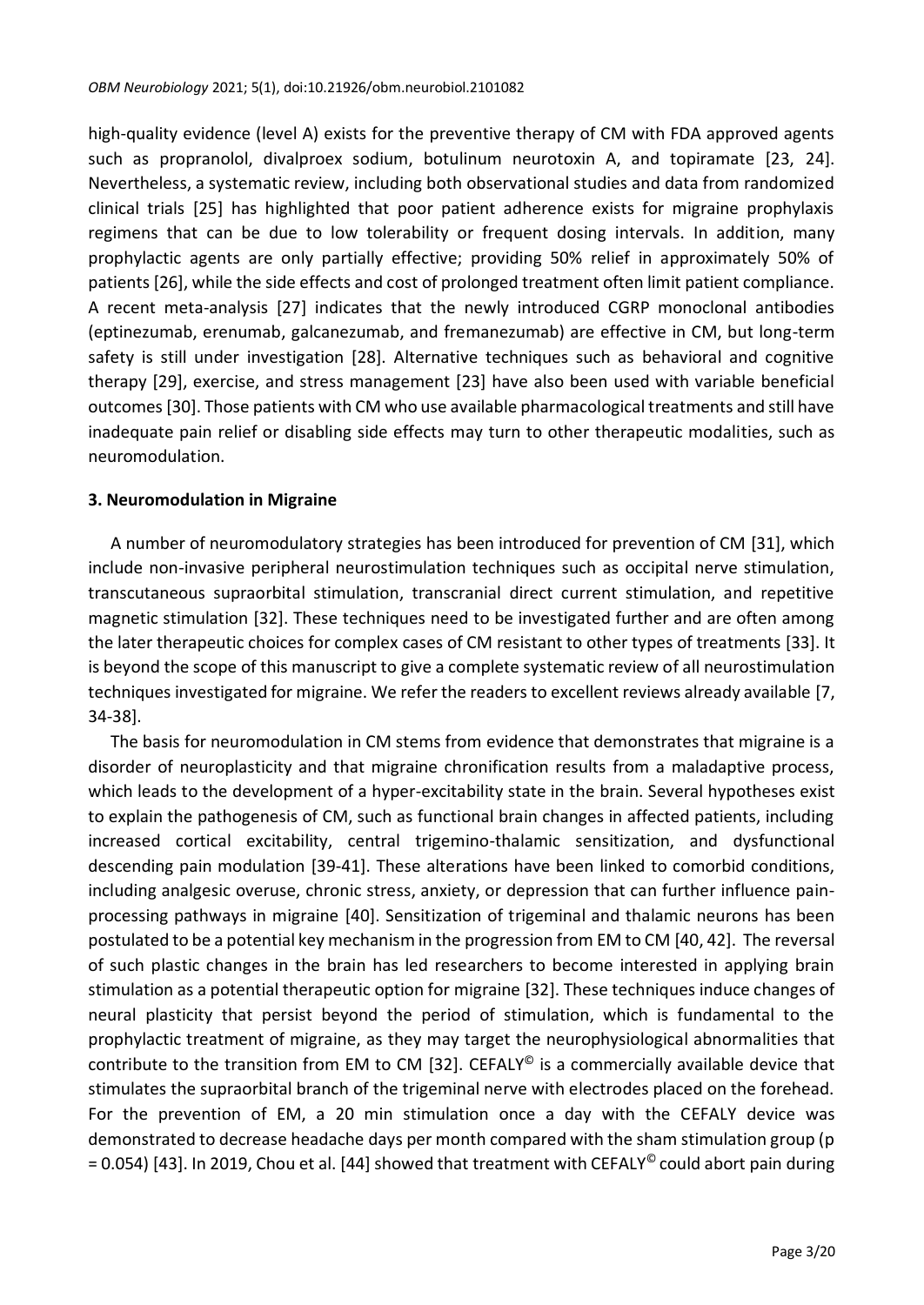acute migraine attacks. However, the efficacy of this device for prophylaxis of CM is not yet supported by sufficient evidence. The technique is safe and easy to use [45, 46].

Vagus nerve stimulation (VNS) with an implanted vagus nerve stimulator was originally used for epileptic patients with migraine comorbidity, where it was found that it could improve migraine in these patients and therefore was considered as an option for migraine [47]. GammaCore<sup>®</sup> is a medical device developed to provide non-invasive VNS. This device is applied to the skin over the cervical branch of the vagus nerve and its use in animal models has been found to reduce cortical spreading depression [48]. In 2014, Oshinsky et al. [49] presented data on VNS that indicated it could reduce allodynia and that this effect was correlated with levels of extracellular glutamate in the subnucleus caudalis (Vc) of the spinal trigeminal nucleus. Non-invasive VNS has been demonstrated to reduce pain during migraine attacks within 20 min of headache onset [50]. However, in the EVENT study by Silberstein et al. [51], use of non-invasive VNS in CM patients was not beneficial. This technique is also safe, but substantial evidence for its beneficial effects in CM is lacking.

Remote electrical neuromodulation (REN) has also been used to abort acute pain during migraine attacks [52, 53]. In this technique, peripheral nerves of the upper arm are stimulated through a wireless wearable battery-operated stimulation unit controlled by a smartphone software application. The device is worn on the lateral upper arm to stimulate small cutaneous C and  $A\delta$ fibers for 45 min [54]. According to the manufacturer, the stimulation energy is low enough to maintain the overall sensory experience below perceptual pain threshold, at so called "subnociceptive" intensity. In contrast to transcutaneous electrical nerve stimulation (TENS) that is sensed as touch because it excites primarily Aβ fibers, and produces pain relief through inhibition of ascending pain (gate control theory), Nerivio™ induces pain relief by activation of brain stemmediated descending pain inhibition. This phenomenon is known as conditioned pain modulation (CPM), where a second painful stimulus can reduce the original pain [55]. Producers of Nerivio™ have also reported that stimulation by this device triggers global release of serotonin and norepinephrine, hence reinforcing endogenous analgesic mechanisms. Current data [54] show that Nerivio™ has a favorable safety profile for the acute treatment of migraine.

Transcranial direct current stimulation (tDCS) is another technique that works by modulating cerebral cortical excitability and has been postulated to reduce migraine, since cortical spreading depression (CSD) [56] is a possible trigger of migraine [57]. A systematic review of 8 studies on tDCS in the prevention of migraine has provided evidence for a positive effect [58]. However, due to the small sample size and large degree of heterogeneity in the studies included in this systematic review, the quality of evidence is low and needs further confirmatory studies.

The other available techniques are transcranial magnetic stimulation (TMS) and repetitive TMS (rTMS) that are also proposed to modulate CSD [57, 59]. Experimental data in rats and cats have shown that single pulse TMS could block experimentally induced CSD [60]. Andreou et al. [60] elegantly presented data that CSD can be blocked in vivo by single pulse TMS and highlighted its thalamocortical modulatory capacity. This study was the first to show that the most important region of action was on thalamic neurons and that the trigeminocervical complex appeared less involved [60]. A systematic review by Stilling et al. in 2019 [58], which included both rTMS and TMS studies, presented data for an overall beneficial outcome in terms of reduction in headache frequency, duration, intensity, and analgesic use for acute migraine pain. SpringTMS<sup>©</sup>, a portable and rechargeable medical device was tested in a trial in 2010 [61], where it was demonstrated that 39% of patients became pain-free at 2 h after application of the device on the occipital region and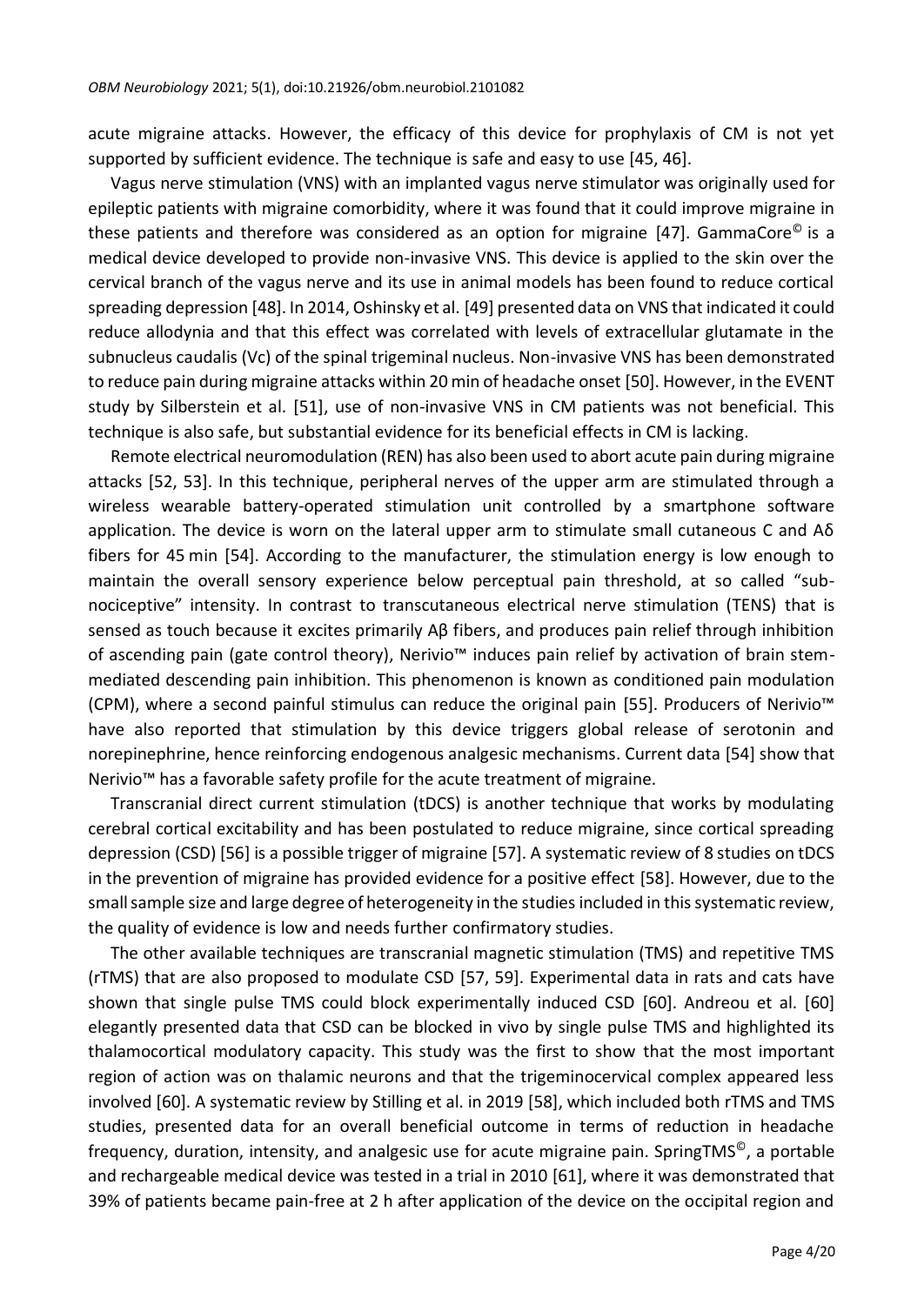the administration of two stimulations [61]. Two studies from 2015 [62] and 2018 [63] also reported efficacy and tolerability of the device in migraineurs with or without aura. Adverse effects related to the application of this device have been dizziness, tinnitus, and worsening of migraine, but with mild to moderate intensity and transient features [62, 63].

In addition to the above mentioned non-invasive techniques, there are invasive techniques to treat primary headaches [38]. Transient stimulation of the spheno-palatine ganglion (SPG), chronic occipital nerve stimulation (ONS), and stimulation of retro-hypothalamic area by DBS are currently listed as invasive stimulation techniques [38]. Spheno-palatine ganglion stimulation (SPGS) has been proposed to work through several mechanisms, one of which is targeting the parasympathetic nervous system involved in the pathophysiology of trigeminal autonomic cephalalgias [64]. Pulsante® is a medical device, developed for SPGS to abort CH attacks in patients with chronic CH (CCH). SPGS might also be indicated in patients with CM, but evidence is lacking in this population [38].

Although a number of studies [34, 65] have provided evidence for somewhat beneficial effects of ONS, for example a significant reduction in headache days and disability [66], the exact underlying mechanism is still debated. It is proposed that ONS probably works by modulation of the trigeminocervical complex [67]. However, a delayed response in many patients has opened up the possibility of a more complex mechanism that involves non-specific regulation of central pain control systems. Functional neuroimaging techniques have provided evidence of metabolic changes following ONS in the regions suggested as pain processing regions, in particular in the anterior cingulate cortex [68].

DBS is the therapeutic use of chronic electrical stimulation of the brain via an implanted electrode [69]. It is most commonly used to treat the motor symptoms of Parkinson's disease (PD), and has occasionally been used or investigated for the treatment of a wide variety of other neurological and psychiatric conditions [70] including epilepsy, obsessive-compulsive disorder (OCD), major depression, and CCH. DBS in the posterior hypothalamus is the most commonly used and most promising method for reduction of pain in refractory CCH. Other brain targets that include stimulation at the junction between the diencephalic and mesencephalic tegmentum [71-73] have also been suggested and tried for CCH. Readers are referred to papers on the effectiveness of DBS to treat attacks of CH assessed by Leone's group [3-5, 74, 75] and others [73, 76].

DBS is considered a last choice option for prevention of CH in patients with CCH who fulfill the selection criteria, namely at least 2 years of disease duration, at least one attack per day, resistance to pharmacotherapy, headache limited to the same side, normal neurological examination, and absence of psychiatric comorbidity [4, 7].

## **4. DBS for CCH**

DBS was originally proposed for CCH to target the attack generator, which was hypothesized to be located in the posterior hypothalamic region [74, 75]. This hypothesis was supported by functional neuroimaging techniques that demonstrated that this region is activated during CH attacks [1, 77]. Long-term hypothalamic stimulation was first reported in 2001 in a patient with CCH [78], where pain relief was observed with no major side effects. This technique was then further used for 16 drug-resistance CCH patients [79]. Long-term follow up after 4 years showed that 10 patients remained in a pain-free state [79].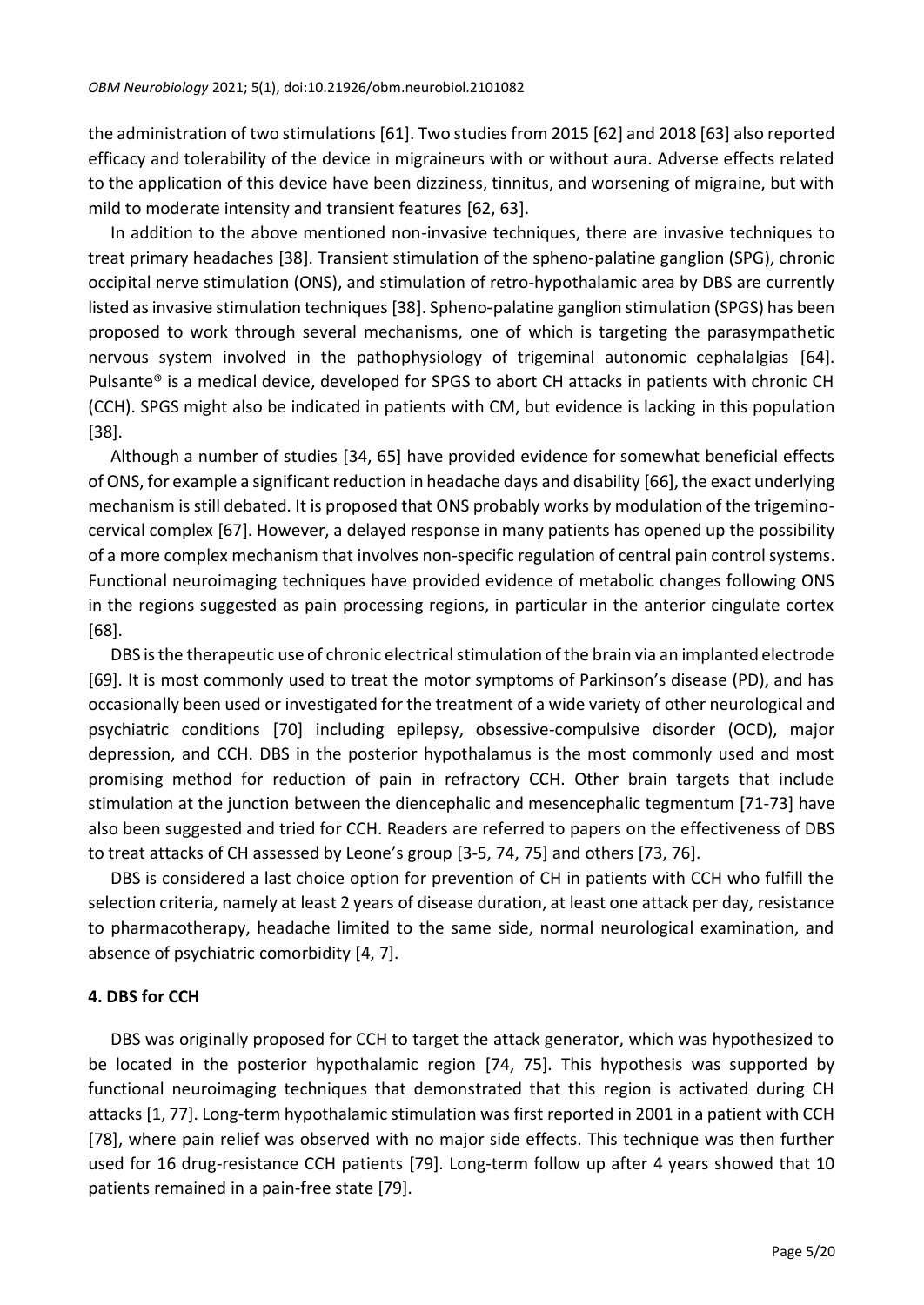According to Pedersen et al. [80], in addition to an inhibitory effect of DBS on the CH generator, located in the hypothalamus or the adjacent mesencephalic gray, two other potential mechanisms might explain the DBS effect in CH. One theory describes activation of the periaqueductal gray (PAG) and/or rostral ventromedial medulla (RVM), that are both parts of the pain modulatory system, as the mechanism by which DBS decreases pain. The second theory describes a potential long-term effect on the pain-processing pathways [81, 82]. The exact targeted structures that lead to a beneficial effect of DBS for CCH are still debated. However, collectively, it has been proposed that effective DBS for CCH modulates a more widespread network of the brain, rather than a single region, and the network potentially includes the trigeminal nuclei, PAG, hypothalamus, thalamus and cortical areas [83]. Advancement in neuroimaging studies, including PET and resting-state fMRI, shed further light into the contribution of the hypothalamus/midbrain tegmentum in CH, and consequently different targets for DBS were considered such as inferior-posterior hypothalamus, midbrain tegmentum, and ventral tegmental area (for review see [84]). Further investigation also found changes in functional connectivity of not only these regions, but also relevant connections to pain-related areas, supporting the hypothesis that a complex matrix might be involved in modulating CH attacks [84].

Recently, Nowacki and his team have published a meta-analysis [85] to present estimates and predictors of long‐term pain relief based on the cohorts of patients undergoing DBS for CCH. This group found that in 40 patients in four different cohorts, mean reduction in headache frequency was 77% during a follow-up of 44 months, with an overall response rate of 75%. A map of brain region stimulation for therapeutic effect of DBS identified the midbrain ventral and retrorubral tegmentum as important sites [85]. This meta-analysis also reinforces the current view that DBS in the ventral tegmental area probably acts upon pain circuits involved in maintaining CH [36]. Due to the finding that the therapeutic effect takes several weeks to manifest, it has been hypothesized that DBS in the ventral tegmentum induces a functional modulation of the pain processing network rather than pure inhibition of hypothalamic activity [77, 86].

Interestingly, trigeminal perception and pain thresholds have been measured following posterior hypothalamic DBS and reports showed that pain perception is only moderately decreased in peripheral limbs [87]. However, electrical pain thresholds or nociceptive reflexes within the trigeminal innervation territory remained unchanged [87]. Another study [88] has demonstrated that, in patients with drug-resistant CCH undergoing posterior hypothalamic DBS, cold pain thresholds in the receptive field of the ophthalmic branch of the trigeminal nerve were increased on the DBS stimulated side. The DBS group also had higher cold detection thresholds compared to non-implanted cluster headache patients. The authors of this study concluded that neurostimulation of the posterior hypothalamus is specific for CH and only certain aspects of pain sensation can be affected [88]. Collectively, these observations also point to a more complex mechanism of action underlying hypothalamic DBS for CCH, rather than a direct, simple analgesic effect.

Only a proportion of patients respond to the DBS procedure. The reason is not completely understood. It was originally proposed that placement of electrode might be a potential reason. However, findings from a PET study [86] demonstrated that failure of DBS for CCH is not directly related to electrode placement, which suggests that other factors might be involved. No clinical or physiological marker can be used to assess the correct positioning of the electrodes. In addition, it seems that identification of exact stimulated areas is challenging. In an MRI study [89], which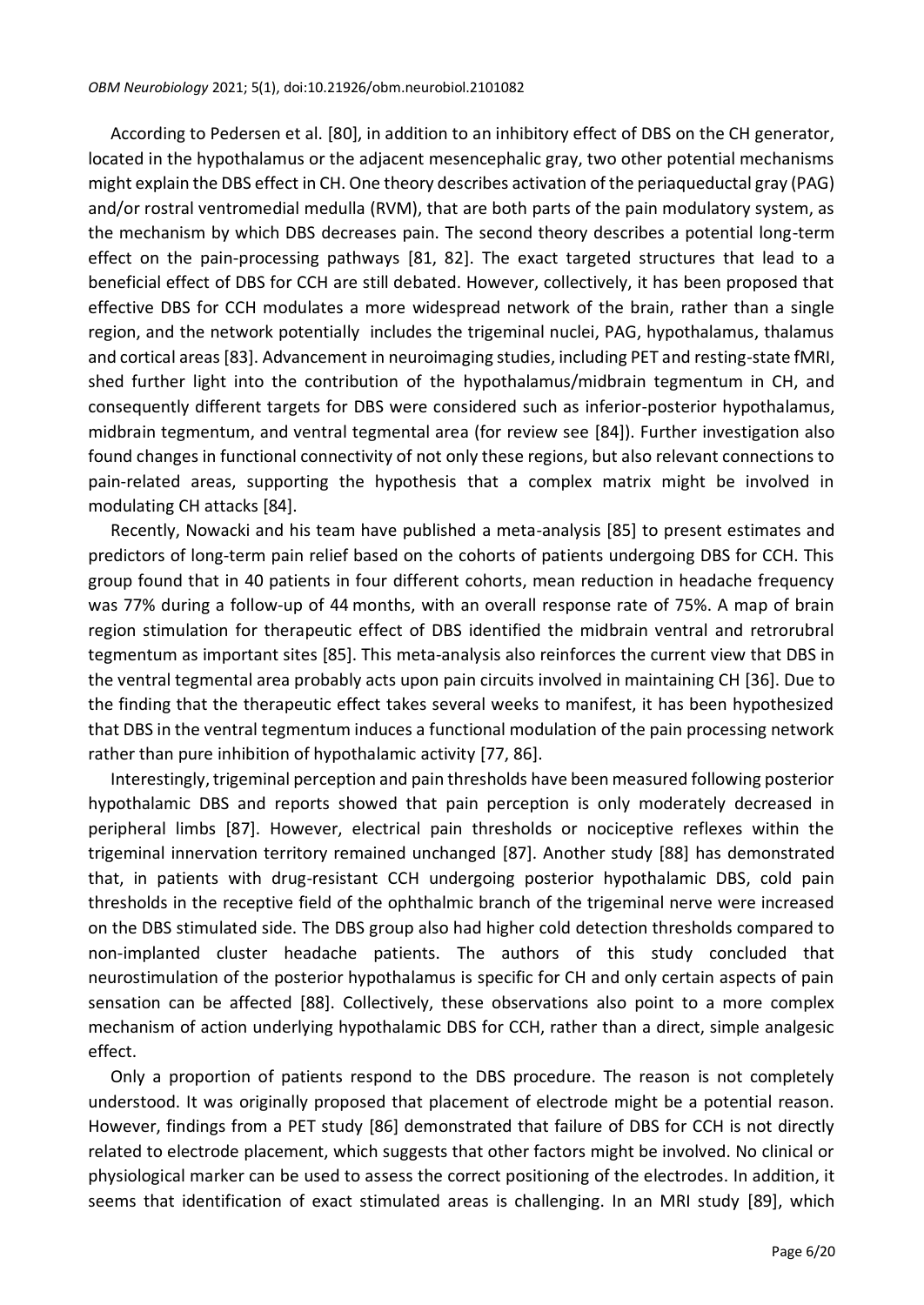investigated the effect of stimulating electrode locations in patients with drug-resistant CCH, no difference was found in anatomical location of stimulating electrodes between responders and nonresponders.

Nevertheless, DBS is not a risk-free procedure, is not considered a routine treatment for CH, and is only used in centers with extensive experience. Although the number of cases with critical safety issues, such as hemorrhage, is limited, risk of bleeding is around 3% [34]. Several cases of panic attack with dysautonomia, oculomotor disturbances, intraoperative transient ischemic attack, subcutaneous infection, transient loss of consciousness with hemiparesis and micturition syncope, erectile dysfunction, headache and tremor, euphoria, and paroxysmal sneezing have been reported in the literature [34]. On the other hand, sleep quality has been shown improved following posterior hypothalamic DBS in CH by the suppression of nocturnal attacks [90].

## **5. DBS for CM**

According to the results of our literature search, clinical use of DBS for CM has not been reported. This might be due to the fact that several noninvasive and somewhat effective neuromodulatory techniques are available for migraine [31]. However, none of the currently available pharmacological or non-pharmacological strategies produces 100% efficacy and hence one can hypothesize that other options could be effective for those who are not responsive to the currently available treatments. One such option may be DBS. Since DBS has shown promise for treatment of patients with debilitating refractory CCH who are not responsive to other available treatments, it is hypothesized that patients with intractable CM might benefit from DBS. This medical hypothesis is based on evidence that shows that migraine and CH [91] share common features, which include certain clinical signs and symptoms, overlap with activated brain regions, and response to both pharmacological and neuromodulatory treatments. These observations point to a common link between these two types of primary headaches that most likely stems from underlying pathophysiological mechanisms, for example hyperexcitability of the brain network, progressive changes in nociceptive thresholds, and subsequent central sensitization [92]. Successful targeting of both conditions with triptans, some neurostimulation techniques, and novel data on CGRP monoclonal antibodies also suggest that both conditions may share some overlapping pathways [93, 94]. For a comprehensive review of the links between migraine and CH, please see [95]. Figure 1 depicts some of the common features between CH and CM.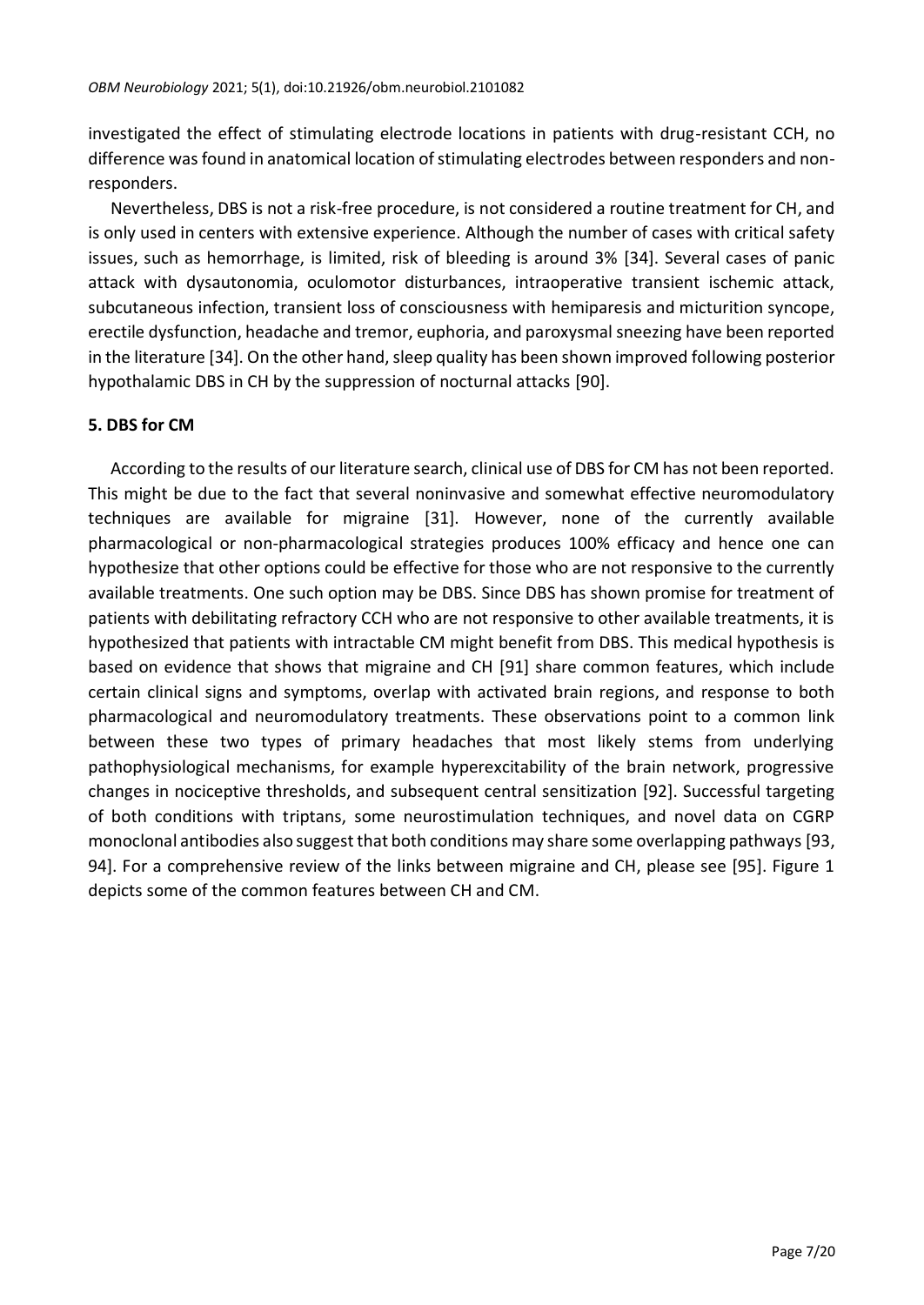

**Figure 1** Examples of common features between cluster headache and migraine. Several characteristics share commonalities between these two primary headaches from clinical aspects to brain images, and response to some treatment strategies. For a comprehensive review, please see [92].

One interesting observation is the hyperperfusion, as a surrogate parameter for increased brain activity in the hypothalamus, that occurs both in CH and in migraine attacks [95]. Maniyar et al. [96] have found that activity in the hypothalamus is increased in the early premonitory phase of migraine, supporting a migraine mediator role for hypothalamus in addition to activation in the brain stem, the dorsal rostral pons, and the PAG [42, 96, 97]. Leone's group firstly hypothesized that highfrequency hypothalamic stimulation would inhibit apparent hyperactivity of this brain area and his theory was tested successfully in 2001 [78]. Progress on a putative mechanism of action of hypothalamic stimulation benefitted from PET studies in CH patients treated with hypothalamic DBS. In these patients, hypothalamic stimulation provoked increased blood flow in both the ipsilateral posterior inferior hypothalamic grey at the site of the electrode tip, and the ipsilateral trigeminal system [86], where for the first time a functional connection between the hypothalamus and the trigeminal system in humans was documented in vivo. Interestingly, activation of the trigeminal system did not provoke any headache attack, trigeminal pain, or features of autonomic craniofacial stimulations, and these findings led to the hypothesis that the activation of trigeminal system might contribute to CH attack but on its own cannot explain the attacks [86]. This observation, together with required latency of chronic stimulation to see the clinical effects of DBS propose a complex mechanism that might include the modulation of the antinociceptive system, i.e., increased threshold for cold pain [88]. Additionally, hypothalamic stimulation has resulted in elevated blood flow in brain areas known as pain matrix, such as the thalamus, somatosensory cortex, precuneus, and anterior cingulate cortex, but decreased blood flow in the middle temporal gyrus, posterior cingulate cortex, and insula [86]. Collectively, the evidence shows that hypothalamic stimulation interferes with components of this matrix and its therapeutic role might be by a gradual restoration of the normal function and metabolism in hypometabolic brain areas in patients with CCH [98]. This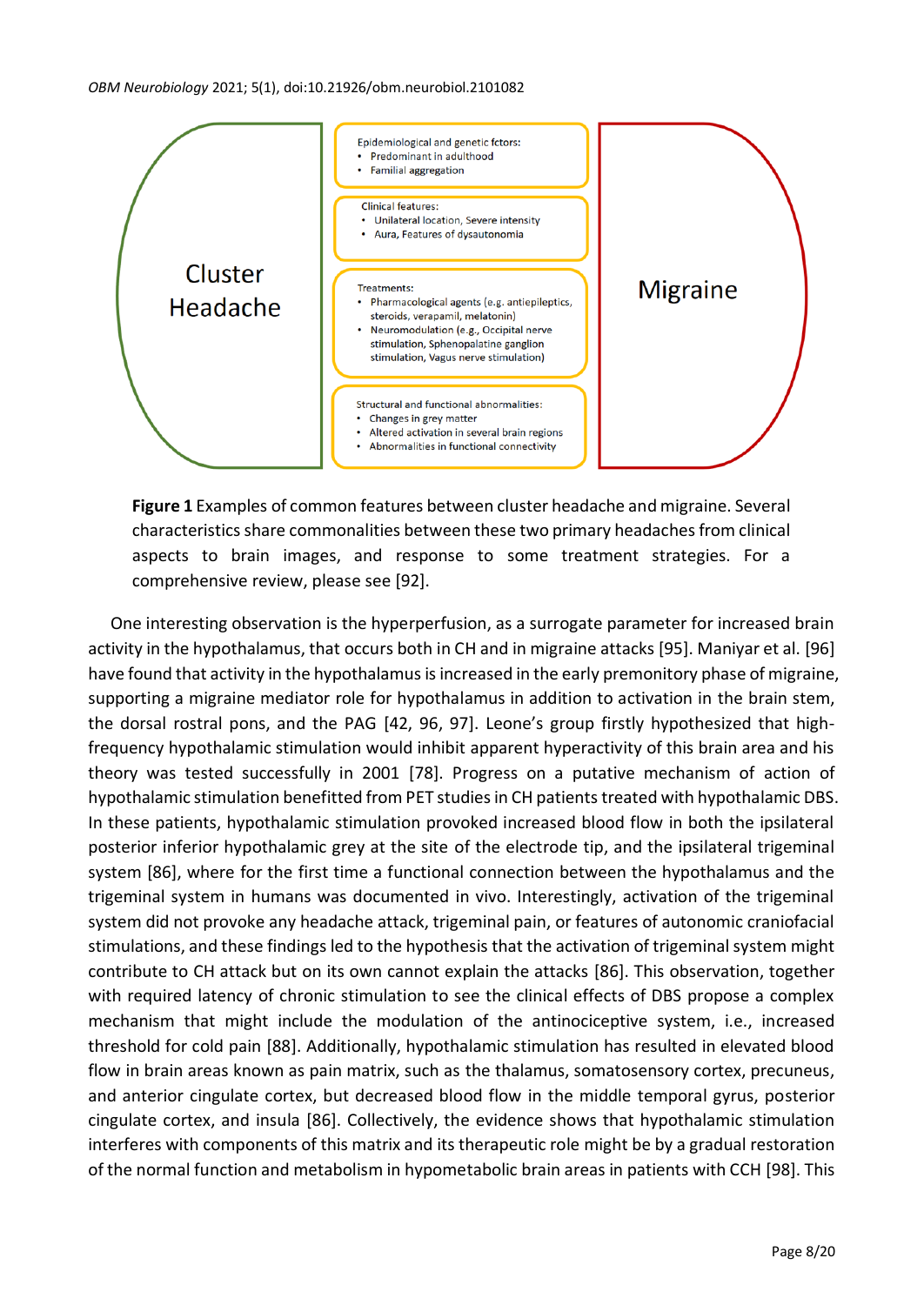interpretation [99] is based on the accumulated experience that has changed the view of the hypothalamus as a generator of the CH attack to a modulator of the CH attack [100].

CH is also associated with dysautonomias, which are a group of conditions in which changes in the activity or function of the autonomic nervous system (ANS) negatively affect health [101]. Thus, the effects of DBS on the function of ANS has also attracted increased interest [102]. In a study by Cortelli et al, in 2007 [6], in patients with CH who were receiving posterior hypothalamic stimulation to identify the effects on headache, the orthostatic sympathoexcitatory response showed an increase during the head uptilt testing (HUTT) [6]. When DBS was off, a 3% fall was observed in systolic blood pressure during the HUTT. However, when DBS stimulation was on, systolic blood pressure was maintained when the HUTT was repeated. An increase was observed in both diastolic blood pressure and total peripheral resistance for HUTT during the on versus the off mode of DBS stimulation [6]. These findings suggested that DBS could affect the peripheral vascular system. Heart rate variability (HRV), an index of autonomic activity, is widely used in clinical studies. Vagal parasympathetic effects cause high-frequency changes in heart rate. Hypothalamic stimulation in patients with CH increases the ratio of low-frequency to high-frequency HRV components. This finding suggests that hypothalamic DBS could activate the sympathetic nervous system. In contrast, during the CH attack in untreated patients, a reverse HRV pattern was observed, where a significant reduction in low-frequency HRV values was found, that is interpreted as autonomic nervous system dysfunction [103]. Other cardiovascular abnormalities have also been reported in patients during the CH attacks, including increases or decreases in heart rate and rhythm, atrial fibrillation, and heart block [103, 104]. Collectively, these data provide evidence that autonomic function is also altered by hypothalamic DBS. For a review, see [102].

As the exact mechanism underlying DBS efficacy in CCH remains uncertain [35, 37], a discussion of how DBS might work for CM remains purely speculative.

Theoretically, one can consider other mechanisms that might underlie hypothalamic DBS for CM. DBS has been found to increase extracephalic pain thresholds in some CH patients [35, 37]. This suggests that deep brain stimulation may be reducing output from the posterior hypothalamus. In rats, it has been shown that there are direct connections between the paraventricular nucleus (PVN) of the hypothalamus and the trigeminal Vc, where trigeminovascular neurons that relay painful input from the dura are located [105]. Inhibition of the PVN decreases the response of these Vc neurons to meningeal stimulation, which suggests that this input from the PVN to the Vc is excitatory and thus pronociceptive. One possibility is that DBS, by activating local inhibitory interneurons in the PVN, decreases output from the PVN to the Vc. However, this possibility is inconsistent with the PET study in CH discussed above, which indicated increased neuronal activity not only in the PVN but also in the Vc after long term DBS for CH [86]. One way to account for this finding in human CH patients is to propose that the use of DBS over time results in neuroplastic changes in the Vc. These changes would involve the formation of synaptic connections from the PVN to local inhibitory interneurons within the Vc. As a result, DBS of the PVN would, over time, increase the inhibitory tone in the Vc, and thus increase the activation threshold of trigeminovascular neurons. Figure 2 illustrates these two potential mechanisms.

Similar to CH, dysautonomias also accompany migraine attacks [106]; however, it is too early to comment on any potential effects of DBS on dysautonomias in migraine.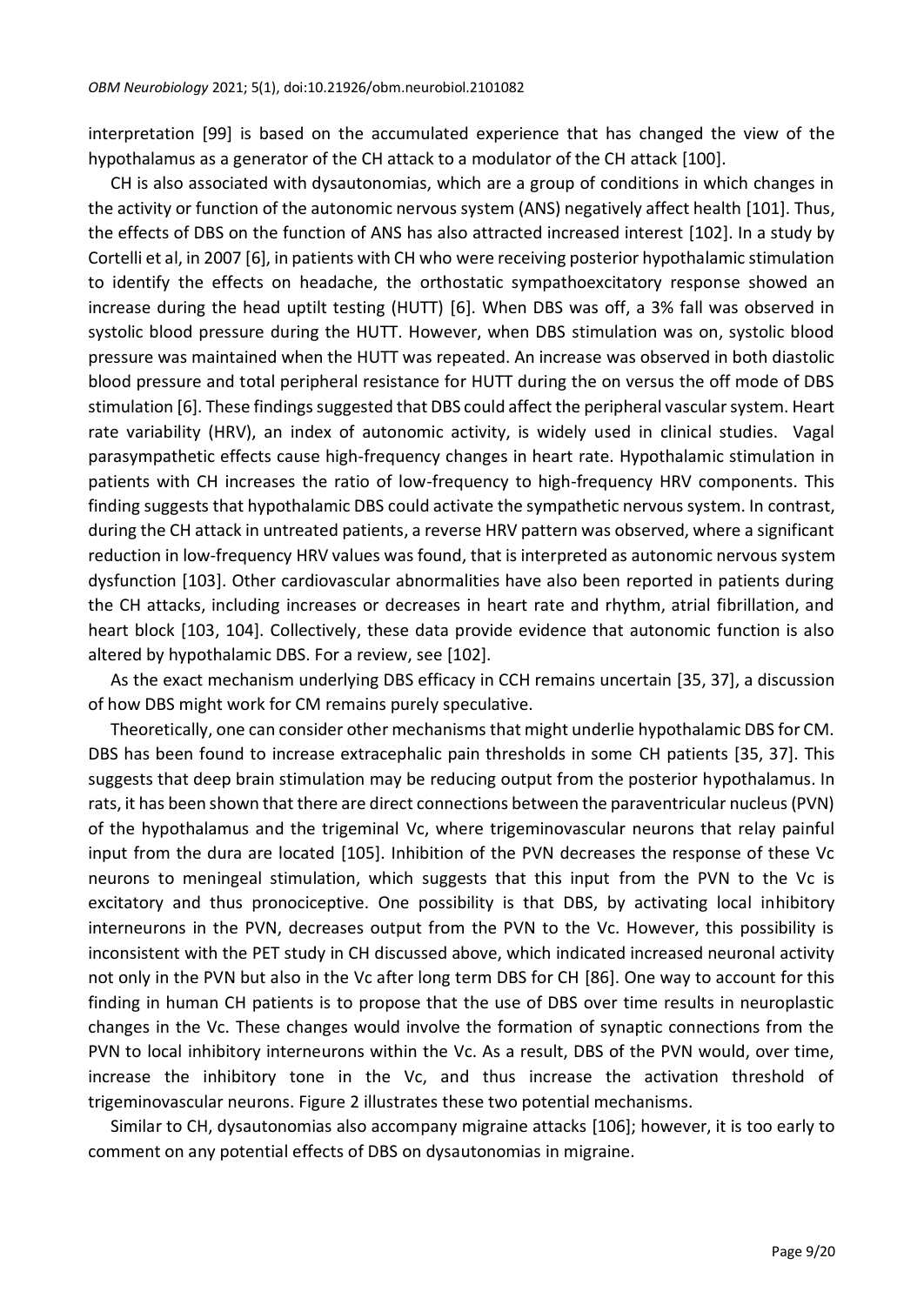

**Figure 2** A theoretical model to present how DBS of the posterior hypothalamus could act to decrease CM. Red indicates excitation, blue inhibition. Nociceptive input from the dura and face activates second order trigeminovascular neurons, which transmit this information to the sensory cortex by way of the thalamus. The hypothalamus makes excitatory connections with the Vc that increase trigeminovascular neuron excitability. (1) DBS of the posterior hypothalamus over time decreases hypothalamic output, decreasing trigeminal sensory neuron excitability. (2) DBS of the posterior hypothalamus over time results in new connections to inhibitory interneurons in the Vc, decreasing trigeminal sensory neuron excitability. Theoretically, either mechanism would lead to higher thresholds for headache pain, and/or decreased intensity of this pain.

## **6. Safety and Patient Selection for DBS**

Transient visual disturbances, diplopia, vertigo, nausea, euphoria, bradycardia, and appetite changes have been reported as the main side effects following DBS of the posterior hypothalamus. Serious events have also been documented such as intracerebral hemorrhage, hardware infection, transient loss of consciousness, and skin erosion or hardware malfunction [107]. Lead fracture is another common complication. In a follow up study (1996–2007) [108], the long-term incidence of lead fractures in patients who underwent DBS surgery was determined. This retrospective study [108] was conducted on 208 patients who received 387 DBS electrodes, where 18 lead fractures were identified in 16 patients. Radiological screening has been suggested to determine the location and incidence of lead fracture in patients [108].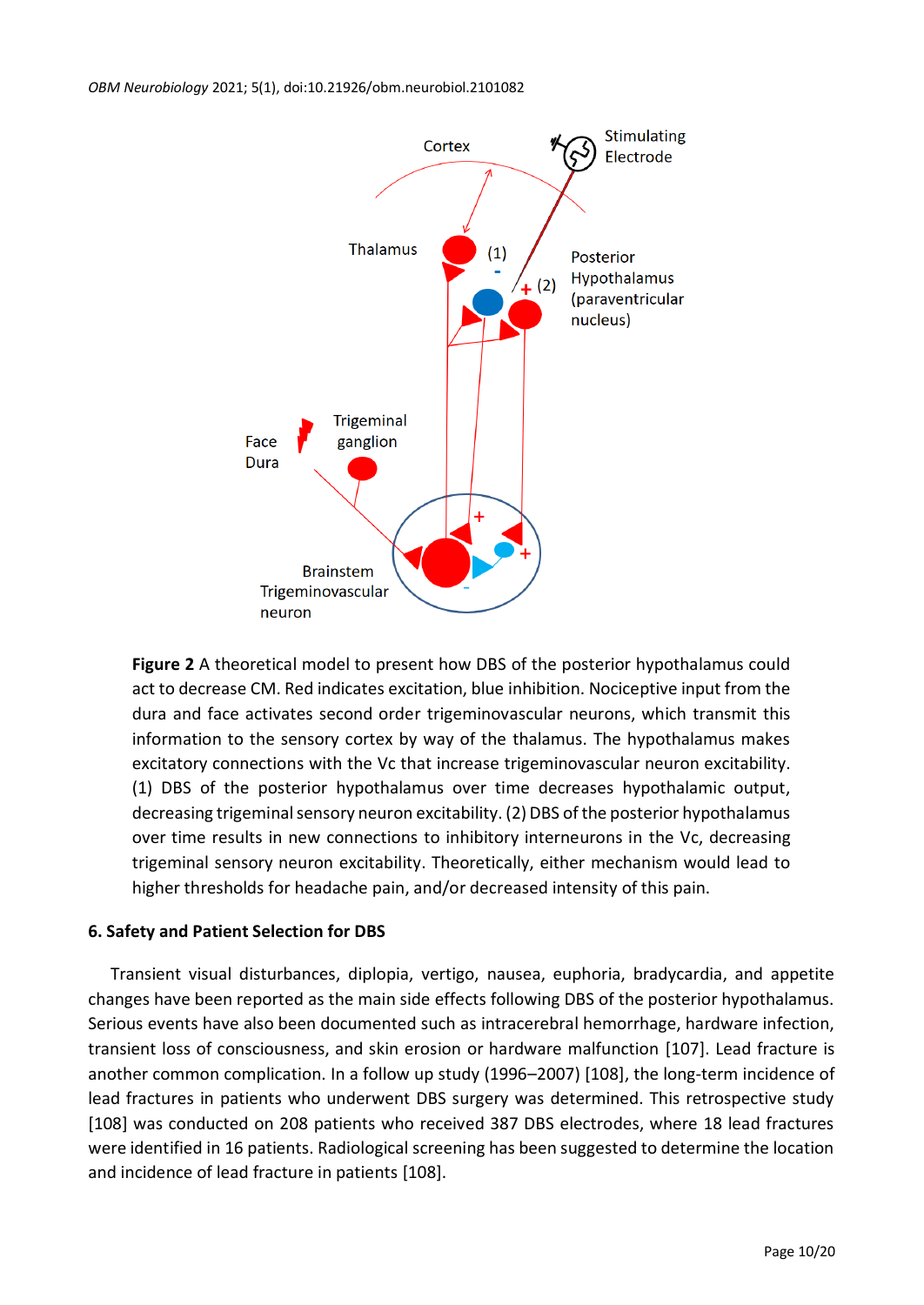Considering the invasive nature of DBS, and associated risks, one must consider that use of DBS for CM, if it were to become an option, must be limited to a patient who is intolerant or has failed to achieve benefit from medications or non-invasive neuromodulation techniques. Currently, due to lack of sufficient evidence, it is not possible to determine the risk versus benefit for DBS in the treatment of CM. Hence, future potential use of DBS for CM should be considered based on each individual patient's case in relation to safety, and tolerability. Similar to the process of initiation of DBS for CH, which started from individual cases, or case series, the use of DBS for CM would be considered on a case by case basis, and neurologists would be encouraged to report their findings if they have employed this technique for one or more CM patients. Lessons learned from small trials in CH [109] can be a useful starting point for CM. Fontaine et al [109] performed the first prospective crossover, double-blind, multicenter study assessing the efficacy and safety of unilateral hypothalamic DBS in 11 patients with severe refractory CCH. Active and sham stimulation were compared during 1-month periods within the randomized part of the trial. Then, the study was followed by an open label phase for one year [109]. Researchers assessed headache severity and frequency, pain intensity, sumatriptan injection use, emotional impact, and quality of life. The randomized phase of this study did not support the efficacy of DBS in refractory CCH, but findings from the open phase suggested long-term efficacy in more than 50% patients. Three serious adverse events were recorded, which included subcutaneous infection, transient loss of consciousness, and micturition syncope [109]. Comments raised about this trial by Ambrosini and Schoenen [110] highlight several points to be considered. Their concerns may also be applicable for a potential feasibility study for use of DBS in CM. Based on the findings from the randomized part of the study, Ambrosini and Schoenen [110] raised a valid point about the duration of treatment, which was that one month might be a rather short period for a therapeutic effect due to the potential for DBS to induce slow neuromodulatory changes. The delayed response in the open phase of the study shows that responders needed a longer duration of stimulation to benefit from DBS [110].

Patient selection with the aid of biomarkers, such as neuroimaging biomarkers [111], for example evidence of activation of hypothalamus [112], potential bio-based biomarkers, such as plasma levels of CGRP or certain miRNAs [113, 114], or predictive biomarkers for migraine chronification, such as polymorphism of certain genes [115], would allow for proper patient selection and stratification of patients (EM, and CM) prior to the DBS trials in CM.

It is important to note that CM is often complicated by other conditions, for example medication overuse headache [116], or can coexist with other disorders, such as epilepsy [117]. Therefore, it is also rational to consider, pre-DBS, if other treatments should be considered, for example a period of the detoxification therapy in the case of medication overuse headache [118]. In addition, for conditions comorbid with CM, it is logical to consider if potential use of DBS for those conditions may improve CM. For example, a case study [119] has shown that following anterior thalamic DBS for drug-resistant idiopathic generalized seizure, improvement has also been noticed in CM.

Collectively, the literature supports the notion of careful patient selection for DBS, i.e., restricted to patients who are resistant to all available treatments, including non-invasive preventive treatments. It also supports a longer time course of DBS treatment, in addition to a rational selection of primary and secondary end-points for determination of efficacy. Based on sufficient evidence, statements and guidelines could be developed similar to what is already available for DBS to treat CCH [7]. Such guidelines could also be drafted in the future, evaluated, and approved for CM. For an optimal DBS in CM, one must also consider that DBS for CM must be adjusted to be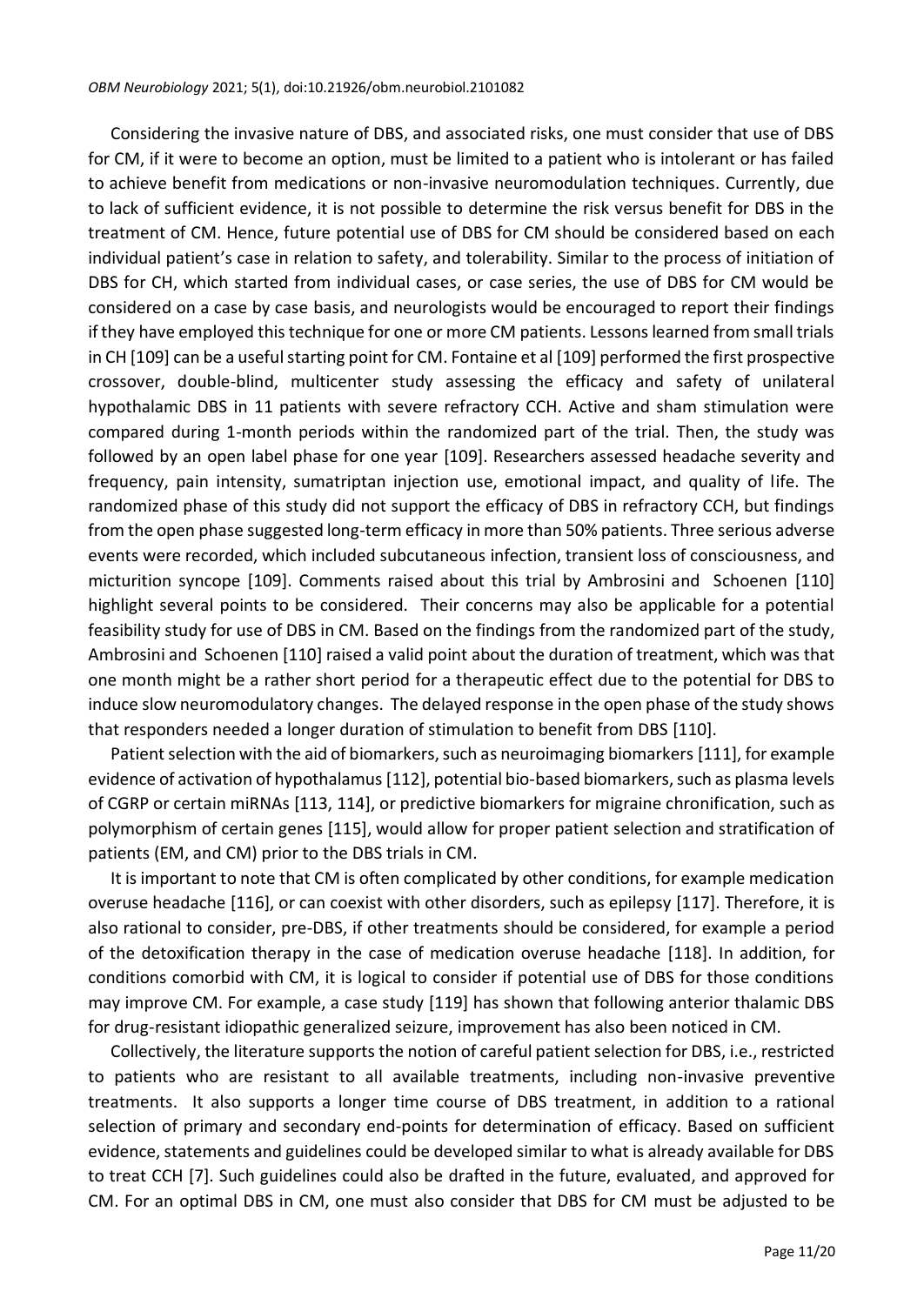disease-specific. Therefore, the pattern of DBS application (i.e. parameters of frequencies and intensities) and format (i.e., continuous or intermittent) should be first optimized for CM. In addition, it is useful to report if any observation presents that co-existing conditions with CM undergoing DBS could indirectly affect migraine, because this would allow collecting relevant data and potential target structure for stimulation. Both positive and negative data must be reported. For example, an indirect beneficial effect in CM has been reported following anterior thalamic DBS for a case of coexisting epilepsy [119], however, subthalamic DBS in a case of Parkinson's disease [120], did not exert any significant change for CM co-existed with the Parkinson's disease (see the abstract P196 in [120]).

## **7. Conclusion**

This commentary presents a medical hypothesis that the use of DBS might open a new therapeutic avenue for CM patients. Based on evidence that DBS has been effective in CH patients, and the fact that the pathogenesis of CH and CM shares some common features, we presented some pros and cons of considering DBS for CM. On one hand, this invasive technique could be justified in cases of CM who are not responders to any available treatments. A balance between benefit and harm needs to be carefully considered, based on the safety and long-term outcomes of DBS for CH, prior to patient selection and, for that reason, DBS for CM would be expected to initially involve individual patient cases. Ethical considerations and safety issues must also be justified caseby case to minimize the risks to patients. A clear communication between patients and clinicians would help to identify potential benefits and risks, patient preference, clinician's recommendation, and available options prior to a final decision. Case reports from these individual patient trials might then be used to justify if further evaluation of DBS might be an option for randomized controlled or open label studies. The individual patient trial data would also suggest the length of treatment needed before significant improvement in CM symptoms might be expected. In addition, due to the fact DBS might be used for those conditions that co-exist with CM, observations of improvement in CM, while treating such co-existing conditions must be reported. This would allow collection of relevant data and potentially the structural targets for beneficial DBS for CM. This approach has already appeared in the literature, where DBS for epilepsy [119] and Parkinson's disease [120], was reported to exert beneficial or no effects on CM, respectively. Similarly, it was also reported that subthalamic DBS not only produced beneficial effects in advanced Parkinson's disease but could also alleviate CH [121].

In short, DBS could be of potential benefit for CM, either directly or indirectly, where CM coexists with other conditions that are being treated with DBS. The potential use of DBS for chronic, debilitating CM resistant to other non-invasive alternatives remains open, but at this stage, we await accumulation of sufficient clinical evidence before any general statement can be formulated for application of DBS in CM. In line with this view, disease-specific optimization of DBS parameters that include the most relevant CNS structures to be targeted with DBS for CM must be considered. Such parameters for CM remain to be determined.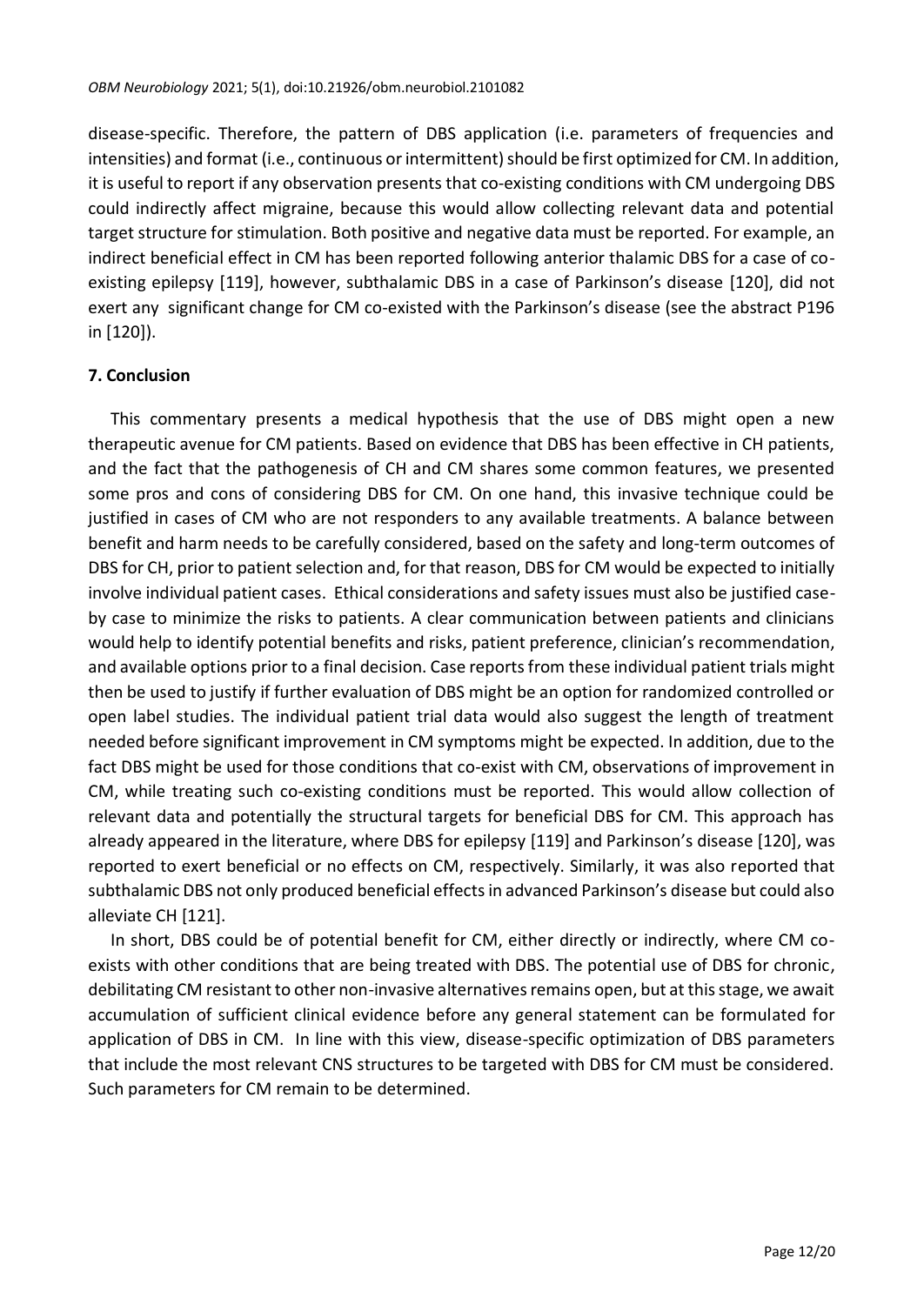#### **Author Contributions**

PG came up with the article concept, conducted the literature review, and wrote the draft article. BEC contributed to the writing of the article and creation of the figures. PG and BEC contributed to manuscript revision, read and approved the submitted version.

#### **Competing Interests**

The authors have declared that no competing interests exist.

#### **References**

- 1. May A, Bahra A, Buchel C, Frackowiak RS, Goadsby PJ. Hypothalamic activation in cluster headache attacks. Lancet. 1998; 352: 275-278.
- 2. Denuelle M, Fabre N, Payoux P, Chollet F, Geraud G. Hypothalamic activation in spontaneous migraine attacks. Headache. 2007; 47: 1418-1426.
- 3. Leone M, Franzini A, Broggi G, May A, Bussone G. Long-term follow-up of bilateral hypothalamic stimulation for intractable cluster headache. Brain. 2004; 127: 2259-2264.
- 4. Leone M, May A, Franzini A, Broggi G, Dodick D, Rapoport A, et al. Deep brain stimulation for intractable chronic cluster headache: Proposals for patient selection. Cephalalgia. 2004; 24: 934-937.
- 5. Leone M, Proietti Cecchini A, Franzini A, Broggi G, Cortelli P, Montagna P, et al. Lessons from 8 years' experience of hypothalamic stimulation in cluster headache. Cephalalgia. 2008; 28: 787- 797.
- 6. Cortelli P, Guaraldi P, Leone M, Pierangeli G, Barletta G, Grimaldi D, et al. Effect of deep brain stimulation of the posterior hypothalamic area on the cardiovascular system in chronic cluster headache patients. Eur J Neurol. 2007; 14: 1008-1015.
- 7. Martelletti P, Jensen RH, Antal A, Arcioni R, Brighina F, de Tommaso M, et al. Neuromodulation of chronic headaches: Position statement from the European Headache Federation. J Headache Pain. 2013: 14; 86.
- 8. Headache classification committee of the international headache society (IHS) The international classification of headache disorders, 3rd edition. London: Cephalalgia; 2018.
- 9. Natoli JL, Manack A, Dean B, Butler Q, Turkel CC, Stovner L, et al*.* Global prevalence of chronic migraine: A systematic review. Cephalalgia. 2010; 30: 599-609.
- 10. Buse D, Manack A, Serrano D, Reed M, Varon S, Turkel C, et al. Headache impact of chronic and episodic migraine: Results from the American Migraine Prevalence and Prevention study. Headache. 2012; 52: 3-17.
- 11. Bigal ME, Rapoport AM, Lipton RB, Tepper SJ, Sheftell FD. Assessment of migraine disability using the migraine disability assessment (MIDAS) questionnaire: A comparison of chronic migraine with episodic migraine. Headache. 2003; 43: 336-342.
- 12. Meletiche DM, Lofland JH, Young WB. Quality-of-life differences between patients with episodic and transformed migraine. Headache. 2001; 41: 573-578.
- 13. Bigal ME, Serrano D, Buse D, Scher A, Stewart WF, Lipton RB. Acute migraine medications and evolution from episodic to chronic migraine: A longitudinal population-based study. Headache. 2008; 48: 1157-1168.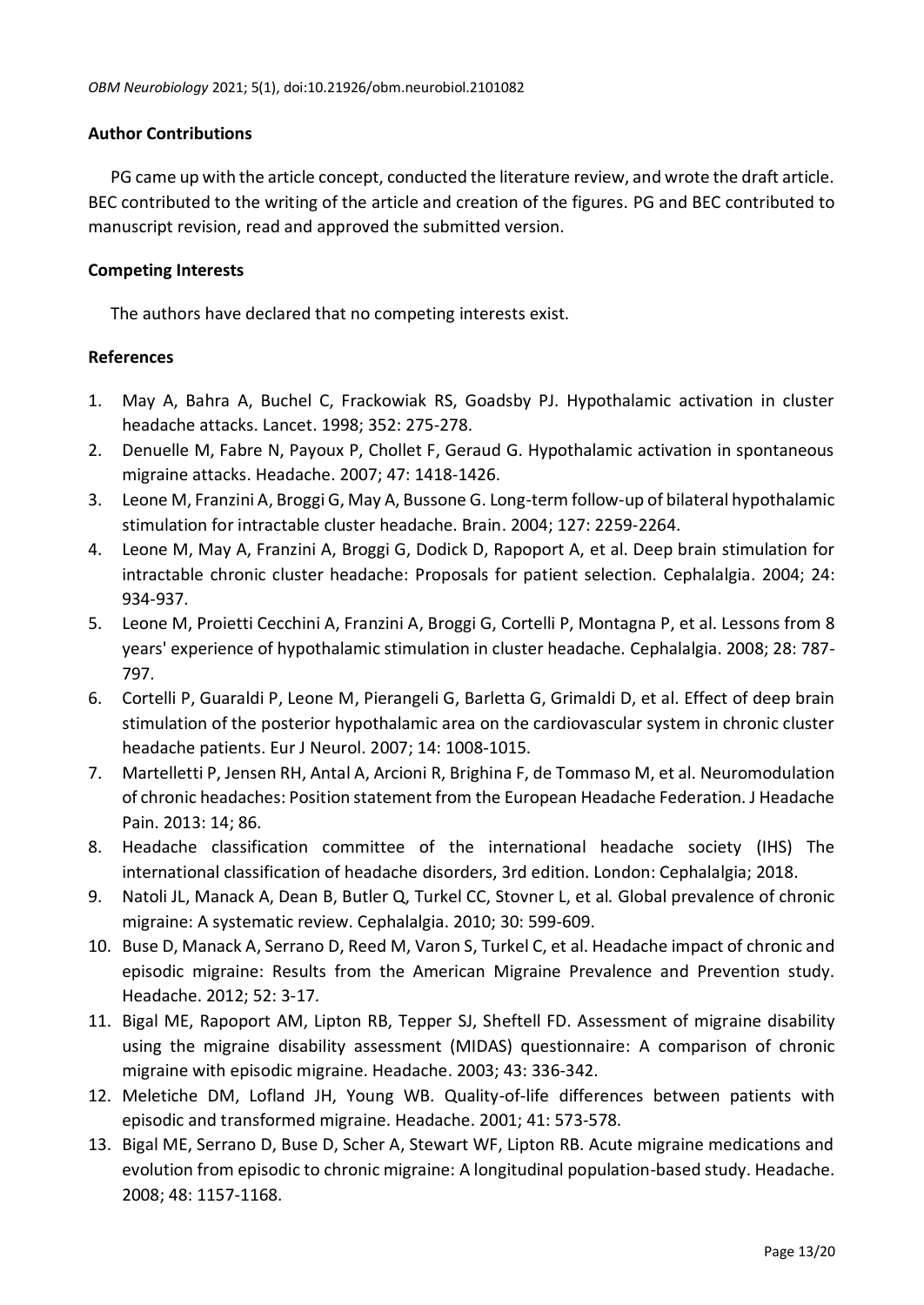- 14. Yalin OO, Uluduz D, Ozge A, Sungur MA, Selekler M, Siva A. Phenotypic features of chronic migraine. J Headache Pain. 2016; 17: 26.
- 15. Buse DC, Manack A, Serrano D, Turkel C, Lipton RB. Sociodemographic and comorbidity profiles of chronic migraine and episodic migraine sufferers. J Neurol Neurosurg Psychiatry. 2010; 81: 428-432.
- 16. Leonardi M, Raggi A. A narrative review on the burden of migraine: When the burden is the impact on people's life. J Headache Pain. 2019; 20: 41.
- 17. Lipton RB, Silberstein SD. Episodic and chronic migraine headache: Breaking down barriers to optimal treatment and prevention. Headache.2015; 55: 103-122.
- 18. Bigal ME, Serrano D, Reed M, Lipton RB. Chronic migraine in the population: Burden, diagnosis, and satisfaction with treatment. Neurology. 2008; 71: 559-566.
- 19. Katsarava Z, Buse DC, Manack AN, Lipton RB. Defining the differences between episodic migraine and chronic migraine. Curr Pain Headache Rep. 2012; 16: 86-92.
- 20. Bigal ME, Lipton RB. Modifiable risk factors for migraine progression. Headache. 2006; 46: 1334- 1343.
- 21. Sun-Edelstein C, Rapoport AM. Update on the pharmacological treatment of chronic migraine. Curr Pain Headache Rep. 2016; 20: 6.
- 22. Agostoni EC, Barbanti P, Calabresi P, Colombo B, Cortelli P, Frediani F, et al*.* Current and emerging evidence-based treatment options in chronic migraine: A narrative review. J Headache Pain. 2019; 20: 92.
- 23. May A, Schulte LH. Chronic migraine: Risk factors, mechanisms and treatment. Nat Rev Neurol. 2016; 12: 455-464.
- 24. Peters GL. Migraine overview and summary of current and emerging treatment options. Am J Manag Care. 2019; 25: S23-S34.
- 25. Hepp Z, Bloudek LM, Varon SF. Systematic review of migraine prophylaxis adherence and persistence. J Manag Care Pharm. 2014; 20: 22-33.
- 26. Shukla R, Sinh M. Migraine: Prophylactic treatment. J Assoc Physicians India. 2010; 58 : 26-29.
- 27. Han L, Liu Y, Xiong H, Hong P. CGRP monoclonal antibody for preventive treatment of chronic migraine: An update of meta-analysis. Brain Behav. 2019; 9: e01215.
- 28. Deen M, Correnti E, Kamm K, Kelderman T, Papetti L, Rubio-Beltrán E, et al*.* Blocking CGRP in migraine patients-a review of pros and cons. J Headache Pain. 2017; 18: 96.
- 29. Harris P, Loveman E, Clegg A, Easton S, Berry N. Systematic review of cognitive behavioural therapy for the management of headaches and migraines in adults. Br J Pain. 2015; 9: 213-224.
- 30. Karakurum Goksel B. The use of complementary and alternative medicine in patients with migraine. Noro Psikiyatr Ars. 2013; 50: S41-S46.
- 31. Puledda F, Shields K. Non-pharmacological approaches for migraine. Neurotherapeutics. 2018; 15: 336-345.
- 32. Schoenen J, Roberta B, Magis D, Coppola G. Noninvasive neurostimulation methods for migraine therapy: The available evidence. Cephalalgia. 2016; 36: 1170-1180.
- 33. Vigano A, Toscano M, Puledda F, Di Piero V. Treating chronic migraine with neuromodulation: The role of neurophysiological abnormalities and maladaptive plasticity. Front Pharmacol. 2019; 10: 32.
- 34. Magis D, Schoenen J. Advances and challenges in neurostimulation for headaches. Lancet Neurol. 2012; 11: 708-719.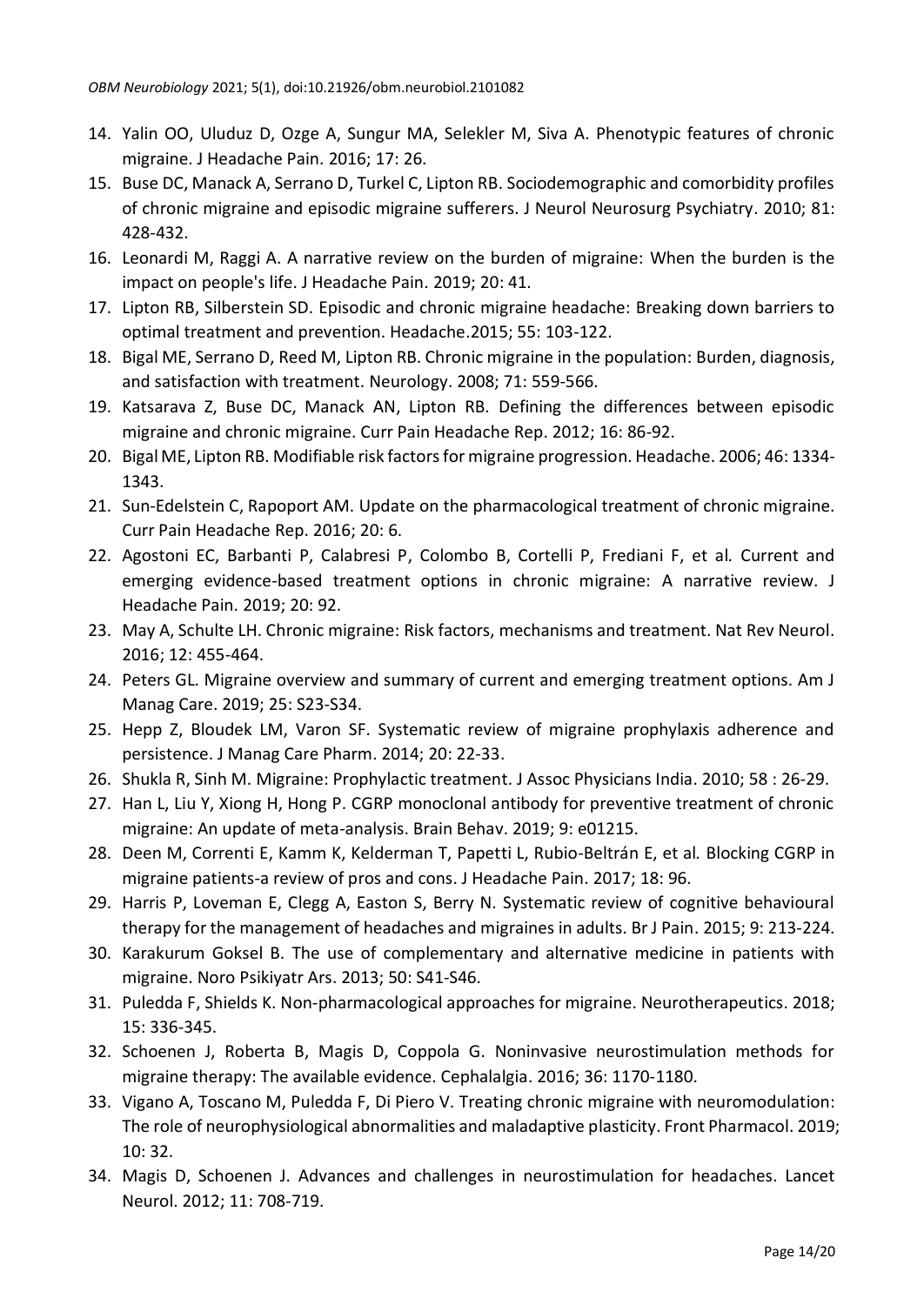- 35. Schwedt TJ, Vargas B. Neurostimulation for Treatment of Migraine and Cluster Headache. Pain Med. 2015; 16: 1827-1834.
- 36. Miller S, Sinclair AJ, Davies B, Matharu M. Neurostimulation in the treatment of primary headaches. Pract Neurol. 2016; 16: 362-375.
- 37. Schwedt TJ. Neurostimulation for primary headache disorders. Curr Neurol Neurosci Rep. 2009; 9: 101-107.
- 38. Moisset X, Lanteri-Minet M, Fontaine D. Neurostimulation methods in the treatment of chronic pain. J Neural Transm (Vienna). 2020; 127: 673-686.
- 39. Mathew NT. Pathophysiology of chronic migraine and mode of action of preventive medications. Headache. 2011; 51: 84-92.
- 40. Su M, Yu S. Chronic migraine: A process of dysmodulation and sensitization. Mol Pain. 2018; 14: 1744806918767697.
- 41. Diener HC, Dodick DW, Goadsby PJ, Lipton RB, Olesen J, Silberstein SD. Chronic migraineclassification, characteristics and treatment. Nat Rev Neurol. 2012; 8: 162-171.
- 42. Goadsby PJ, Holland PR, Martins-Oliveira M, Hoffmann J, Schankin C, Akerman S. Pathophysiology of migraine: A disorder of sensory processing. Physiol Rev. 2017; 97: 553-622.
- 43. Meng F, Zhang J, Schoenen J, Vandersmissen B, Herroelen L, Vandenheede M, et al. Migraine prevention with a supraorbital transcutaneous stimulator: A randomized controlled trial. Neurology. 2013; 80: 697-704.
- 44. Chou DE, Shnayderman Yugrakh M, Winegarner D, Rowe V, Kuruvilla D, Schoenen J. Acute migraine therapy with external trigeminal neurostimulation (ACME): A randomized controlled trial. Cephalalgia. 2019; 39: 3-14.
- 45. Piquet M, Balestra C, Sava SL, Schoenen JE. Supraorbital transcutaneous neurostimulation has sedative effects in healthy subjects. BMC Neurol. 2011; 11: 135.
- 46. Magis D, D'Ostilio K, Thibaut A, De Pasqua V, Gerard P, Hustinx R, et al*.* Cerebral metabolism before and after external trigeminal nerve stimulation in episodic migraine. Cephalalgia. 2017 37; 881-891.
- 47. Lenaerts ME, Oommen KJ, Couch JR, Skaggs V. Can vagus nerve stimulation help migraine? Cephalalgia. 2008; 28: 392-395.
- 48. Chen SP, Ay I, de Morais AL, Qin T, Zheng Y, Sadeghian H, et al. Vagus nerve stimulation inhibits cortical spreading depression. Pain. 2016; 157: 797-805.
- 49. Oshinsky ML, Murphy AL, Hekierski Jr H, Cooper M, Simon BJ. Noninvasive vagus nerve stimulation as treatment for trigeminal allodynia. Pain. 2014; 155: 1037-1042.
- 50. Tassorelli C, Grazzi L, de Tommaso M *et al.* Noninvasive vagus nerve stimulation as acute therapy for migraine: The randomized PRESTO study. Neurology. 2018; 91: e364-e373.
- 51. Silberstein SD, Calhoun AH, Lipton RB, Grosberg BM, Cady RK, Dorlas S, et al*.* Chronic migraine headache prevention with noninvasive vagus nerve stimulation: The EVENT study. Neurology. 2016; 87: 529-538.
- 52. Yarnitsky D, Dodick DW, Grosberg BM, Burstein R, Ironi A, Harris D, et al. Remote electrical neuromodulation (REN) relieves acute migraine: A randomized, double-blind, placebocontrolled, multicenter trial. Headache. 2019; 59: 1240-1252.
- 53. Yarnitsky D, Volokh L, Ironi A, Weller B, Shor M, Shifrin A, et al. Nonpainful remote electrical stimulation alleviates episodic migraine pain. Neurology. 2017; 88: 1250-1255.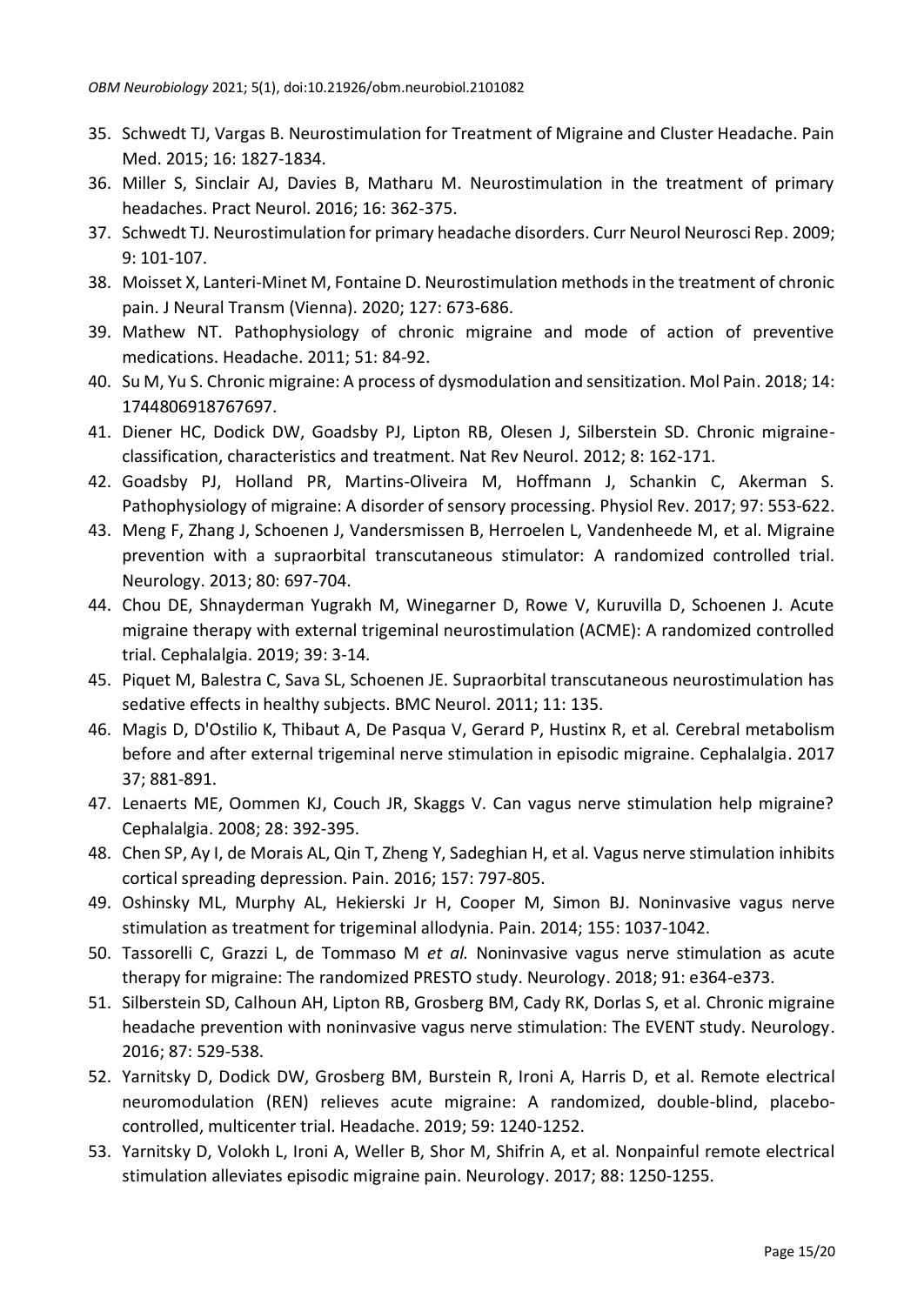- 54. Rapoport AM, Bonner JH, Lin T, Harris D, Gruper Y, Ironi A, et al. Remote electrical neuromodulation (REN) in the acute treatment of migraine: A comparison with usual care and acute migraine medications. J Headache Pain. 2019; 20: 83.
- 55. Yarnitsky D. Conditioned pain modulation (the diffuse noxious inhibitory control-like effect): Its relevance for acute and chronic pain states. Curr Opin Anaesthesiol. 2010; 23: 611-615.
- 56. Charles A, Brennan K. Cortical spreading depression-new insights and persistent questions. Cephalalgia. 2009; 29: 1115-1124.
- 57. Ferrari MD, Klever RR, Terwindt GM, Ayata C, van den Maagdenberg AM. Migraine pathophysiology: Lessons from mouse models and human genetics. Lancet Neurol. 2015; 14: 65-80.
- 58. Stilling JM, Monchi O, Amoozegar F, Debert CT. Transcranial magnetic and direct current stimulation (TMS/tDCS) for the treatment of headache: A systematic review. Headache. 2019; 59: 339-357.
- 59. Lloyd JO, Chisholm KI, Oehle B, Jones MG, Okine BN, Al-Kaisy A, et al. Cortical mechanisms of single-pulse transcranial magnetic stimulation in migraine. Neurotherapeutics. 2020.
- 60. Andreou AP, Holland PR, Akerman S, Summ O, Fredrick J, Goadsby PJ. Transcranial magnetic stimulation and potential cortical and trigeminothalamic mechanisms in migraine. Brain. 2016; 139: 2002-2014.
- 61. Lipton RB, Dodick DW, Silberstein SD, Saper JR, Aurora SK, Pearlman SH, et al*.* Single-pulse transcranial magnetic stimulation for acute treatment of migraine with aura: A randomised, double-blind, parallel-group, sham-controlled trial. Lancet Neurol. 2010; 9: 373-380.
- 62. Bhola R, Kinsella E, Giffin N, Lipscombe S, Ahmed F, Weatherall M, et al*.* Single-pulse transcranial magnetic stimulation (sTMS) for the acute treatment of migraine: Evaluation of outcome data for the UK post market pilot program. J Headache Pain.2015; 16: 535.
- 63. Starling AJ, Tepper SJ, Marmura MJ, Shamim EA, Robbins MS, Hindiyeh N, et al. A multicenter, prospective, single arm, open label, observational study of sTMS for migraine prevention (ESPOUSE Study). Cephalalgia. 2018; 38: 1038-1048.
- 64. Goadsby PJ. Pathophysiology of cluster headache: A trigeminal autonomic cephalgia. Lancet Neurol. 2002; 1: 251-257.
- 65. Saper JR, Dodick DW, Silberstein SD, McCarville S, Sun M, Goadsby PJ, et al. Occipital nerve stimulation for the treatment of intractable chronic migraine headache: ONSTIM feasibility study. Cephalalgia. 2011; 31: 271-285.
- 66. Dodick DW, Silberstein SD, Reed KL, Deer TR, Slavin KV, Huh B, et al. Safety and efficacy of peripheral nerve stimulation of the occipital nerves for the management of chronic migraine: Long-term results from a randomized, multicenter, double-blinded, controlled study. Cephalalgia. 2015; 35: 344-358.
- 67. Goadsby PJ, Bartsch T, Dodick DW. Occipital nerve stimulation for headache: Mechanisms and efficacy. Headache. 2008; 48: 313-318.
- 68. Magis D, Bruno MA, Fumal A, Gérardy PY, Hustinx R, Laureys S, et al. Central modulation in cluster headache patients treated with occipital nerve stimulation: An FDG-PET study. BMC Neurol. 2011; 11: 25.
- 69. Herrington TM, Cheng JJ, Eskandar EN. Mechanisms of deep brain stimulation. J Neurophysiol. 2016; 115: 19-38.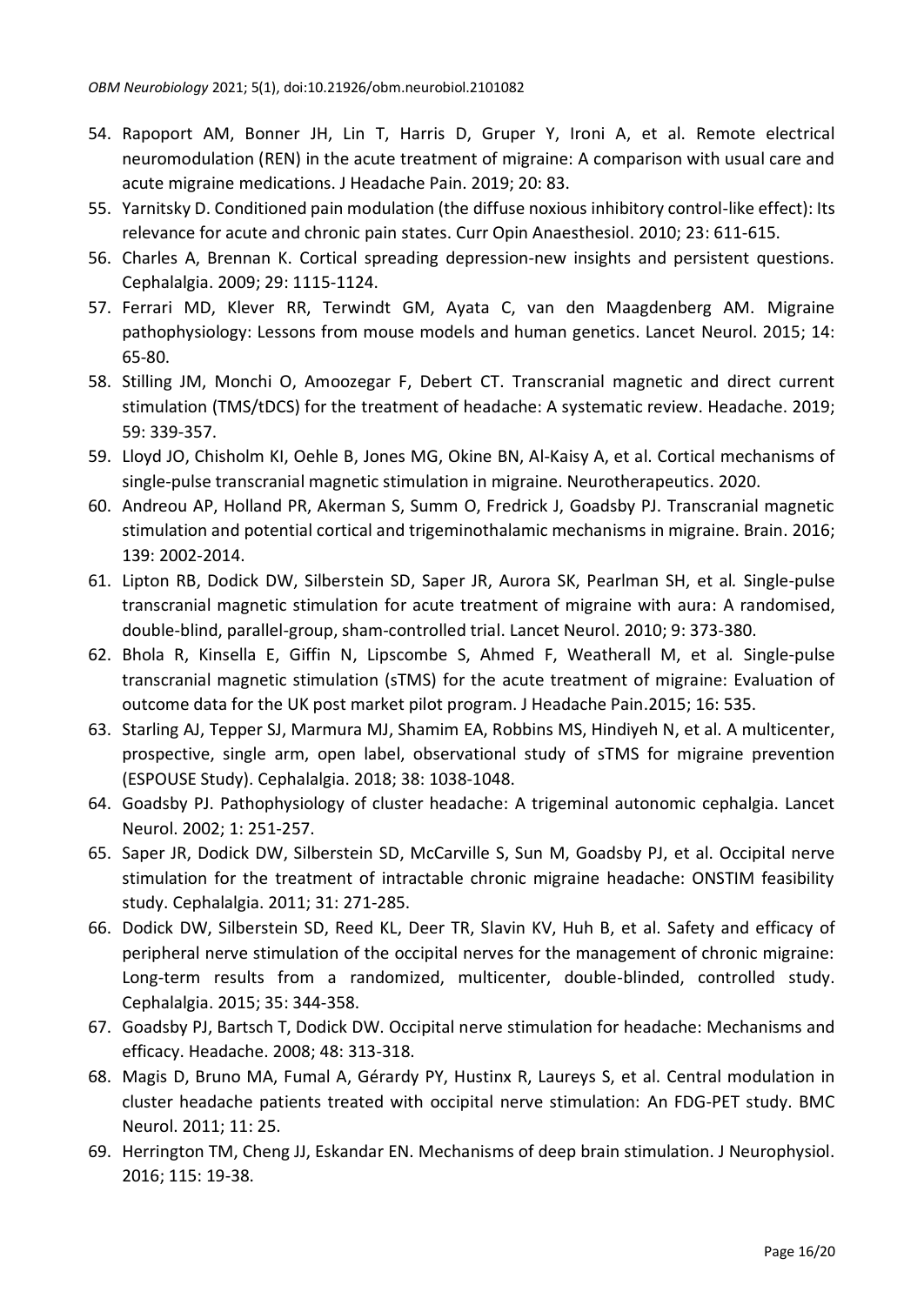- 70. Jakobs M, Fomenko A, Lozano AM, Kiening KL. Cellular, molecular, and clinical mechanisms of action of deep brain stimulation-a systematic review on established indications and outlook on future developments. EMBO Mol Med. 2019; 11: e9575.
- 71. Akram H, Miller S, Lagrata S, Hyam J, Jahanshahi M, Hariz M, et al. Ventral tegmental area deep brain stimulation for refractory chronic cluster headache. Neurology. 2016; 86: 1676-1682.
- 72. Chabardes S, Carron R, Seigneuret E, Torres N, Goetz L, Krainik A, et al. Endoventricular deep brain stimulation of the third Ventricle: Proof of concept and application to cluster headache. Neurosurgery. 2016; 79: 806-815.
- 73. Seijo-Fernandez F, Saiz A, Santamarta E, Nader L, Alvarez-Vega MA, Lozano B, et al*.* Long-term results of deep brain stimulation of the mamillotegmental fasciculus in chronic cluster headache. Stereotact Funct Neurosurg. 2018; 96: 215-222.
- 74. Leone M. Deep brain stimulation in headache. Lancet Neurol. 2006; 5: 873-877.
- 75. Leone M, Proietti Cecchini A. Deep brain stimulation in headache. Cephalalgia. 2016; 36: 1143- 1148.
- 76. Akram H, Miller S, Lagrata S, Hariz M, Ashburner J, Behrens T, et al. Optimal deep brain stimulation site and target connectivity for chronic cluster headache. Neurology. 2017; 89: 2083-2091.
- 77. May A, Ashburner J, Buchel C, McGonigle DJ, Friston KJ, Frackowiak RS, et al*.* Correlation between structural and functional changes in brain in an idiopathic headache syndrome. Nat Med. 1999; 5: 836-838.
- 78. Leone M, Franzini A, Bussone G. Stereotactic stimulation of posterior hypothalamic gray matter in a patient with intractable cluster headache. N Engl J Med. 2001; 345: 1428-1429.
- 79. Leone M, Franzini A, Broggi G, Bussone G. Hypothalamic stimulation for intractable cluster headache: long-term experience. Neurology. 2006; 67: 150-152.
- 80. Pedersen JL, Barloese M, Jensen RH. Neurostimulation in cluster headache: A review of current progress. Cephalalgia. 2013; 33: 1179-1193.
- 81. May A. Hypothalamic deep-brain stimulation: Target and potential mechanism for the treatment of cluster headache. Cephalalgia. 2008; 28: 799-803.
- 82. Bussone G, Franzini A, Proietti Cecchini A, Mea E, Curone M, Tullo V, et al. Deep brain stimulation in craniofacial pain: Seven years' experience. Neurol Sci. 2007; 28: S146-149.
- 83. Nowacki A, Moir L, Owen SL, Fitzgerald JJ, Green AL, Aziz TZ. Deep brain stimulation of chronic cluster headaches: Posterior hypothalamus, ventral tegmentum and beyond. Cephalalgia. 2019; 39: 1111-1120.
- 84. Ferraro S, Nigri A, Demichelis G, Pinardi C, Chiapparini L, Giani L, et al. Understanding cluster headache using magnetic resonance imaging. Front Neurol. 2020; 11: 535.
- 85. Nowacki A, Schober M, Nader L, Saryyeva A, Nguyen TK, Green AL, et al. Deep brain stimulation for chronic cluster headache: Meta-analysis of individual patient data. Ann Neurol. 2020; 88: 956-969.
- 86. May A, Leone M, Boecker H, Sprenger T, Juergens T, Bussone G, et al*.* Hypothalamic deep brain stimulation in positron emission tomography. J Neurosci. 2006; 26: 3589-3593.
- 87. Schoenen J, Di Clemente L, Vandenheede M, Fumal A, De Pasqua V, Mouchamps M, et al. Hypothalamic stimulation in chronic cluster headache: A pilot study of efficacy and mode of action. Brain. 2005; 128: 940-945.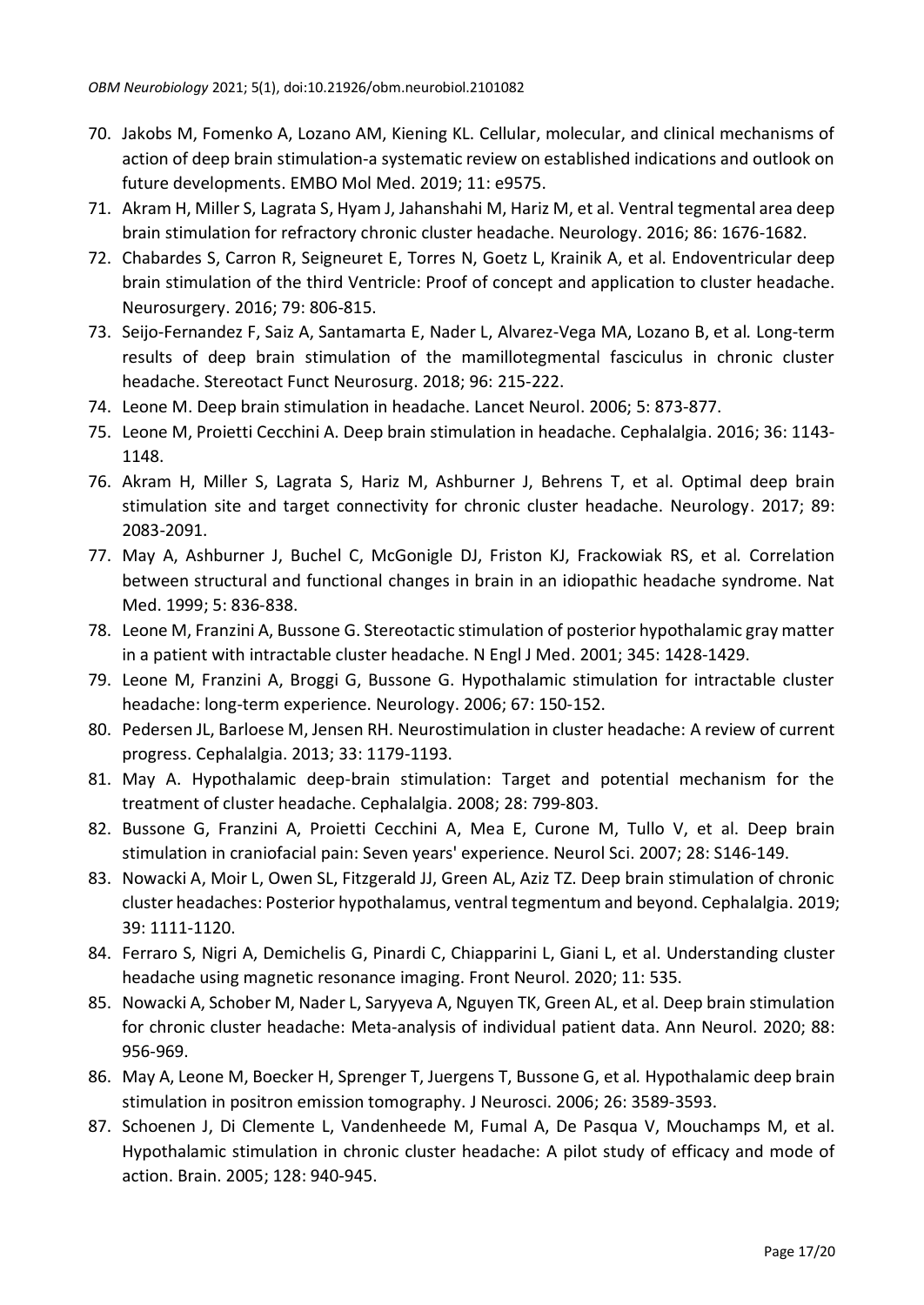- 88. Jurgens TP, Leone M, Proietti-Cecchini A, Busch V, Mea E, Bussone G, et al*.* Hypothalamic deepbrain stimulation modulates thermal sensitivity and pain thresholds in cluster headache. Pain. 2009; 146: 84-90.
- 89. Fontaine D, Lanteri-Minet M, Ouchchane L, Lazorthes Y, Mertens P, Blond S, et al. Anatomical location of effective deep brain stimulation electrodes in chronic cluster headache. Brain. 2010; 133: 1214-1223.
- 90. Vetrugno R, Pierangeli G, Leone M, Bussone G, Franzini A, Brogli G, et al. Effect on sleep of posterior hypothalamus stimulation in cluster headache. Headache. 2007; 47: 1085-1090.
- 91. Hoffmann J, May A. Diagnosis, pathophysiology, and management of cluster headache. Lancet Neurol. 2018; 17: 75-83.
- 92. Vollesen AL, Benemei S, Cortese F*.* Migraine and cluster headache-the common link. J Headache Pain. 2018; 19: 89.
- 93. Carmine Belin A, Ran C, Edvinsson L. Calcitonin Gene-Related Peptide (CGRP) and cluster headache. Brain Sci. 2020; 10: 30.
- 94. Chan C, Goadsby PJ. CGRP pathway monoclonal antibodies for cluster headache. Expert Opin Biol Ther. 2020; 20: 947-953.
- 95. Hansen JM, Schankin CJ. Cerebral hemodynamics in the different phases of migraine and cluster headache. J Cereb Blood Flow Metab. 2019; 39: 595-609.
- 96. Maniyar FH, Sprenger T, Monteith T, Schankin C, Goadsby PJ. Brain activations in the premonitory phase of nitroglycerin-triggered migraine attacks. Brain. 2014; 137: 232-241.
- 97. Bahra A, Matharu MS, Buchel C, Frackowiak RS, Goadsby PJ. Brainstem activation specific to migraine headache. Lancet. 2001; 357: 1016-1017.
- 98. Sprenger T, Ruether KV, Boecker H, Valet M, Berthele A, Pfaffenrath V, et al. Altered metabolism in frontal brain circuits in cluster headache. Cephalalgia. 2007; 27: 1033-1042.
- 99. Leone M, Franzini A, Cecchini AP, Broggi G, Bussone G. Hypothalamic deep brain stimulation in the treatment of chronic cluster headache. Ther Adv Neurol Disord. 2010; 3: 187-195.
- 100.Leone M, Bussone G. Pathophysiology of trigeminal autonomic cephalalgias. Lancet Neurol. 2009; 8: 755-764.
- 101.Goldstein DS, Robertson D, Esler M, Straus SE, Eisenhofer G. Dysautonomias: Clinical disorders of the autonomic nervous system. Ann Intern Med. 2002; 137: 753-763.
- 102.Hyam JA, Kringelbach ML, Silburn PA, Aziz TZ, Green AL. The autonomic effects of deep brain stimulation--a therapeutic opportunity. Nat Rev Neurol. 2012; 8: 391-400.
- 103.Tubani L, Baratta L, Giorgino F, Delfino M, Fiore G, Golluscio V, et al. Heart rate variability in cluster headache. Ann Ital Med Int. 2003; 18: 42-46.
- 104.Russell D, Storstein L. Cluster headache: A computerized analysis of 24 h Holter ECG recordings and description of ECG rhythm disturbances. Cephalalgia. 1983; 3: 83-107.
- 105.Robert C, Bourgeais L, Arreto CD, Condes-Lara M, Noseda R, Jay T, et al. Paraventricular hypothalamic regulation of trigeminovascular mechanisms involved in headaches. J Neurosci. 2013; 33: 8827-8840.
- 106.Gazerani P, Cairns BE. Dysautonomia in the pathogenesis of migraine. Expert Rev Neurother. 2018; 18: 153-165.
- 107.Vyas DB, Ho AL, Dadey DY, Pendharkar AV, Sussman ES, Cowan R, et al*.* Deep brain stimulation for chronic cluster headache: A review. Neuromodulation. 2019; 22: 388-397.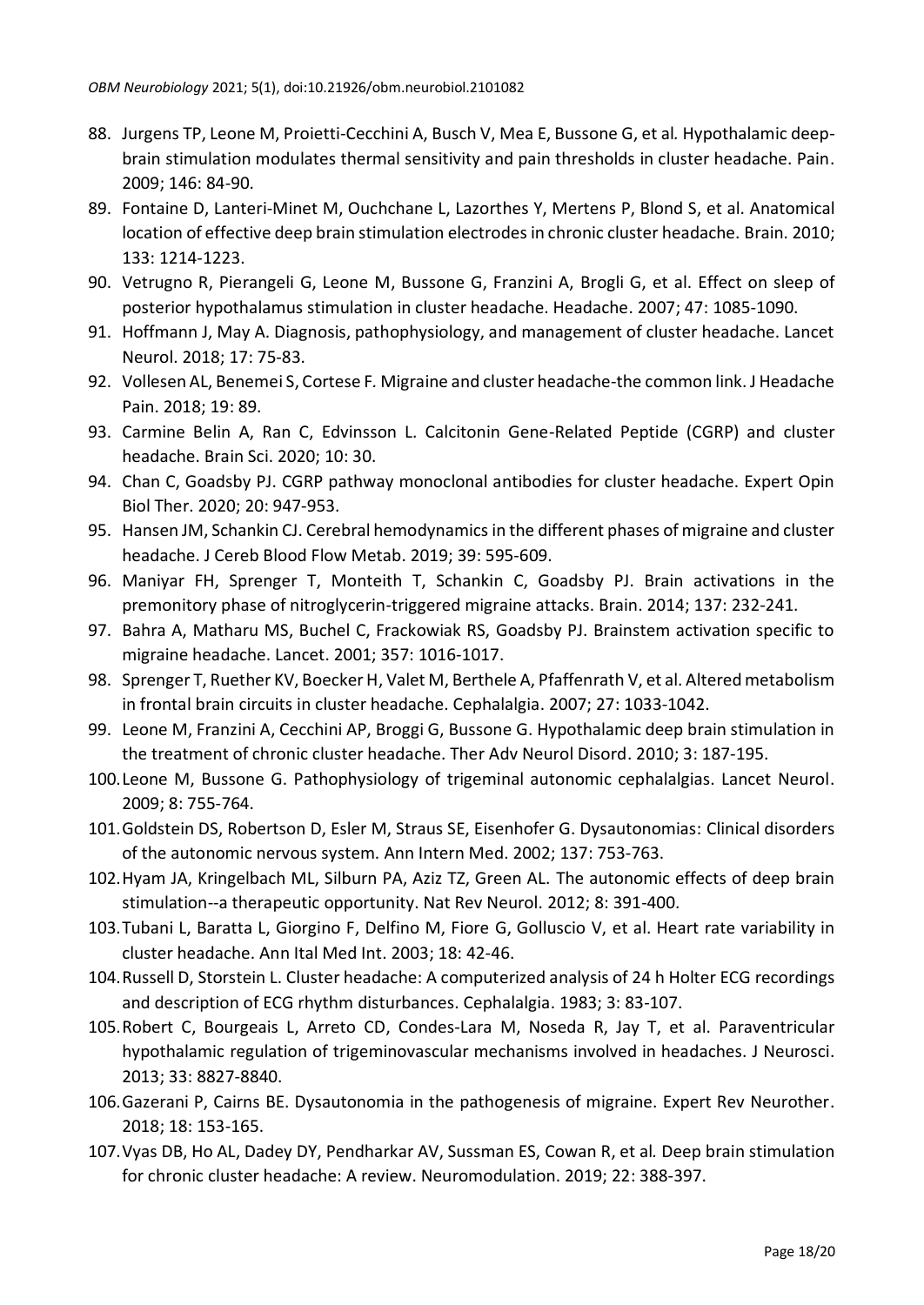- 108.Fernandez FS, Alvarez Vega MA, Antuna Ramos A, Fernandez Gonzalez F, Lozano Aragoneses B. Lead fractures in deep brain stimulation during long-term follow-up. Parkinsons Dis. 2010; 2010: 409356.
- 109.Fontaine D, Lazorthes Y, Mertens P, Blond S, Géraud G, Fabre N, et al. Safety and efficacy of deep brain stimulation in refractory cluster headache: A randomized placebo-controlled double-blind trial followed by a 1-year open extension. J Headache Pain. 2010; 11: 23-31.
- 110.Ambrosini A, Schoenen J. Commentary on Fontaine et al.: "Safety and efficacy of deep brain stimulation in refractory cluster headache: A randomized placebo-controlled double-blind trial followed by a 1-year open extension". J Headache Pain. 2010; 11: 21-22.
- 111.Russo A, Silvestro M, Tessitore A, Tedeschi G. Functional neuroimaging biomarkers in migraine: Diagnostic, prognostic and therapeutic implications. Curr Med Chem. 2019; 26: 6236-6252.
- 112.Peres MF, Sanchez del Rio M, Seabra ML, Tufik S, Abucham J, Cipolla-Neto J, et al. Hypothalamic involvement in chronic migraine. J Neurol Neurosurg Psychiatry. 2001; 71: 747-751.
- 113.Greco R, De Icco R, Demartini C, Zanaboni AM, Tumelero E, Sances G, et al. Plasma levels of CGRP and expression of specific microRNAs in blood cells of episodic and chronic migraine subjects: Towards the identification of a panel of peripheral biomarkers of migraine? J Headache Pain. 2020; 21: 122.
- 114.Gazerani P. Current evidence on potential uses of microrna biomarkers for migraine: From diagnosis to treatment. Mol Diagn Ther. 2019; 23: 681-694.
- 115.Yakubova A, Davidyuk Y, Tohka J, Khayrutdinova O, Kudryavtsev I, Nurkhametova D, et al*.* Searching for predictors of migraine chronification: A pilot study of 1911A>G polymorphism of TRPV1 gene in episodic versus chronic migraine. J Mol Neurosci. 2020.
- 116.Vandenbussche N, Laterza D, Lisicki M, Lloyd J, Lupi C, Tischler H, et al*.* Medication-overuse headache: A widely recognized entity amidst ongoing debate. J Headache Pain. 2018; 19: 50.
- 117.Verrotti A, Striano P, Belcastro V, Matricardi S, Villa MP, Parisi P. Migralepsy and related conditions: Advances in pathophysiology and classification. Seizure. 2011; 20: 271-275.
- 118.Kristoffersen ES, Grande RB, Aaseth K, Russell MB, Lundqvist C. Medication-overuse headache detoxification reduces headache disability-the Akershus study of chronic headache. Eur J Neurol. 2018; 25: 1140-1147.
- 119.Lendvai IS, Kinfe TM. Migraine improvement after anterior thalamic deep brain stimulation for drug-resistant idiopathic generalized seizure: A case report. Headache. 2017; 57: 964-966.
- 120.11th European headache federation congress jointly with 31st congress of the Italian society for the study of headaches. J Headache Pain. 2017; 18: 111.
- 121.Huotarinen A, Reich M, Volkmann J, Pekkonen E. STN DBS for advanced parkinson disease simultaneously alleviates cluster headache. Case Rep Neurol. 2017; 9: 289-292.